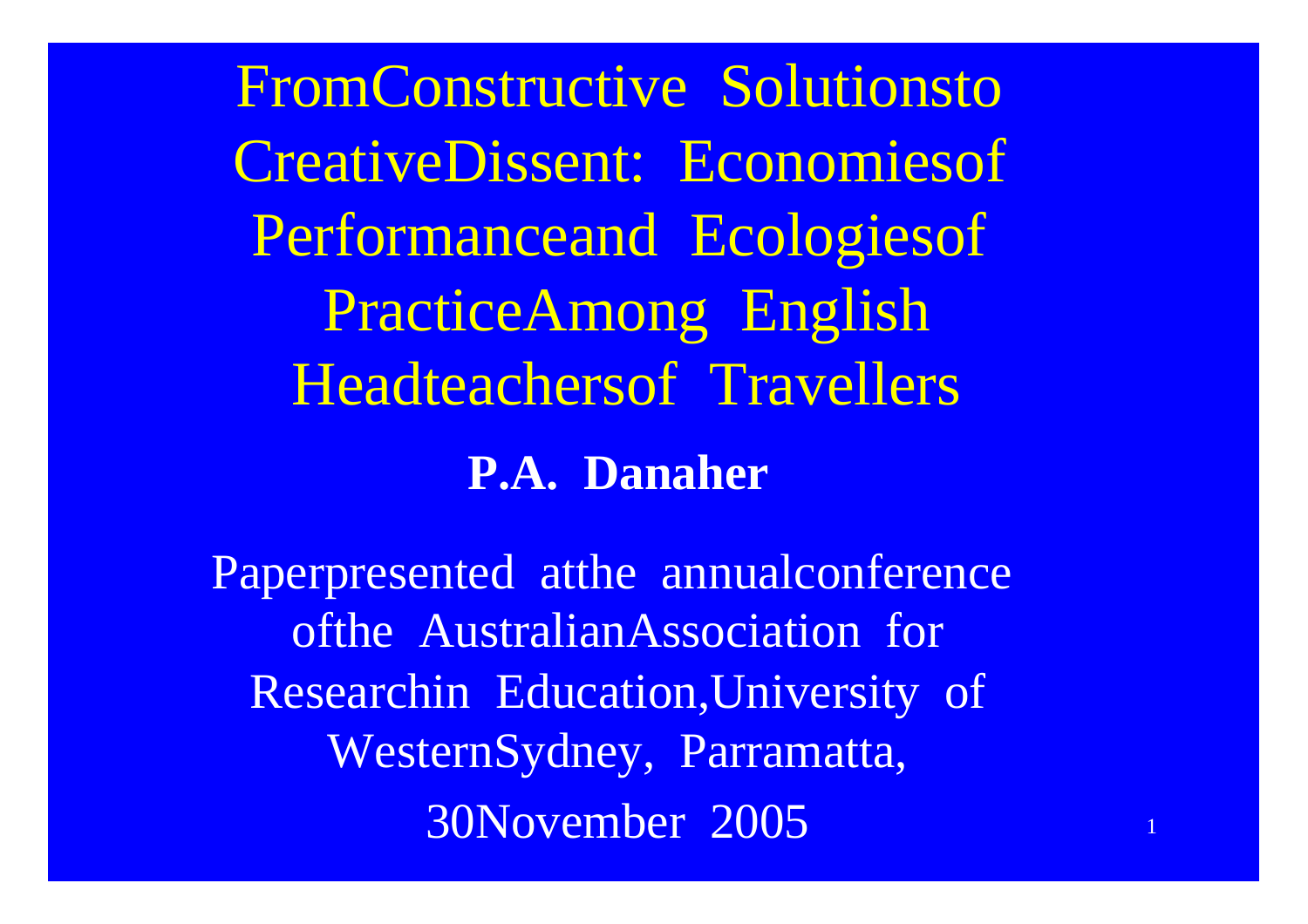**Overviewof Presentation** · Economiesof performanceand ecologiesof practice • EnglishHeadteachers of Travellers • Movingfrom constructive solutionsto creativedissent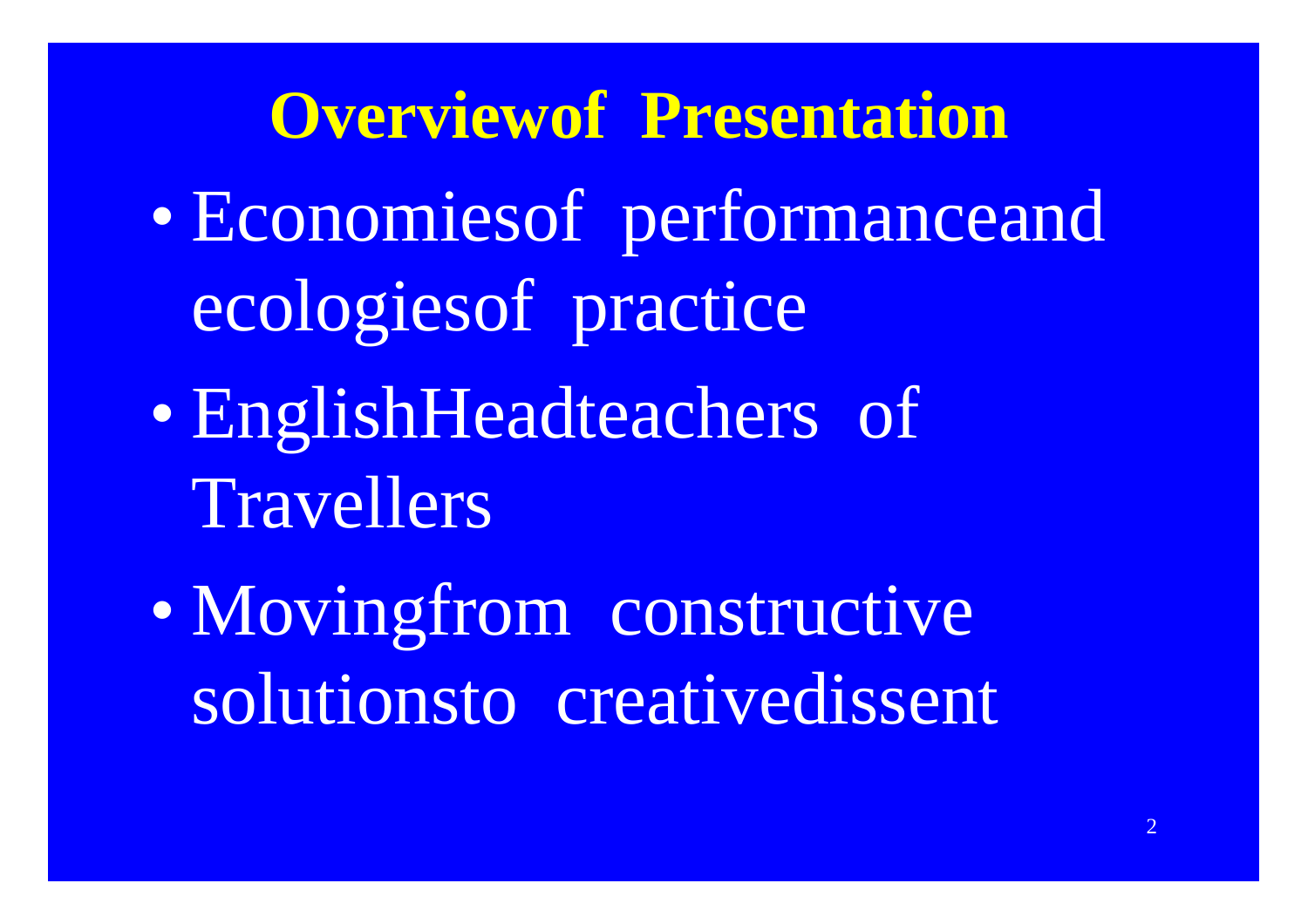## **Economiesof performanceand** ecologies of practice

### Identitywork

"Thenew personalidentity inteaching representsa moreinstrumental and situationaloutlook, with the substantialself findingmore expressionelsewhere. Identity workis stillin progressand seemsset to continuewhile teachershave tofind ways ofrelating totwo ormore competing discourses" (Woods& Jeffrey, 2002, p.89)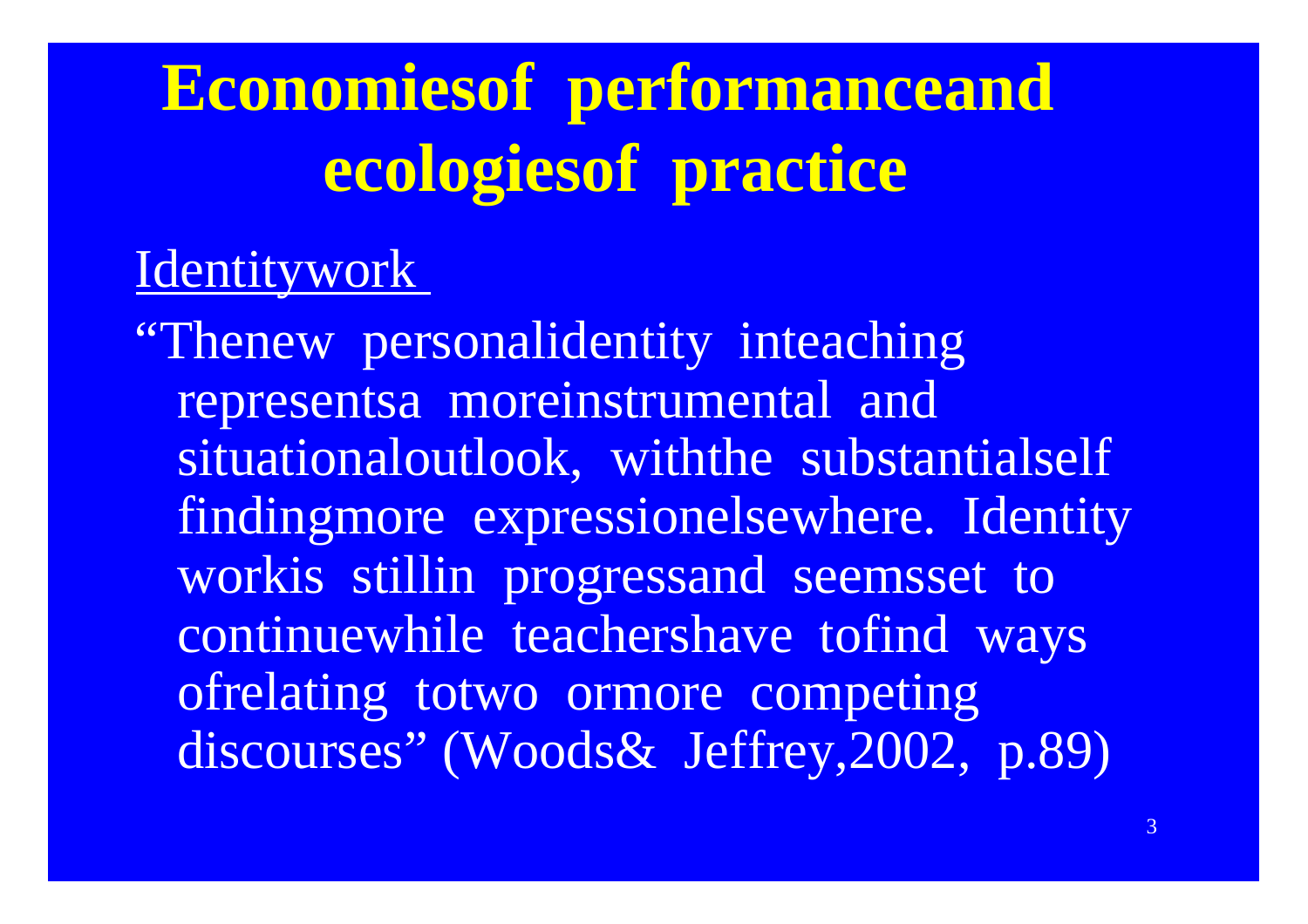Economies of performance and ecologies of practice

"…we propose a different reading of the professional as caught between what we call an 'economy of performance' (manifestations broadly of the audit culture) and various 'ecologies of practice' (professional dispositions and commitments individually and collectively engendered). Our intention is not to set up yet another analytical/moral polarity, but to look at the question of the professional self and its disparate allegiances as a series of contradictions and dilemmas that frame the identity of the professional as an implementer of policy" (Stronach, Corbin, McNamara, Stark & Warne, 2002, p. 109)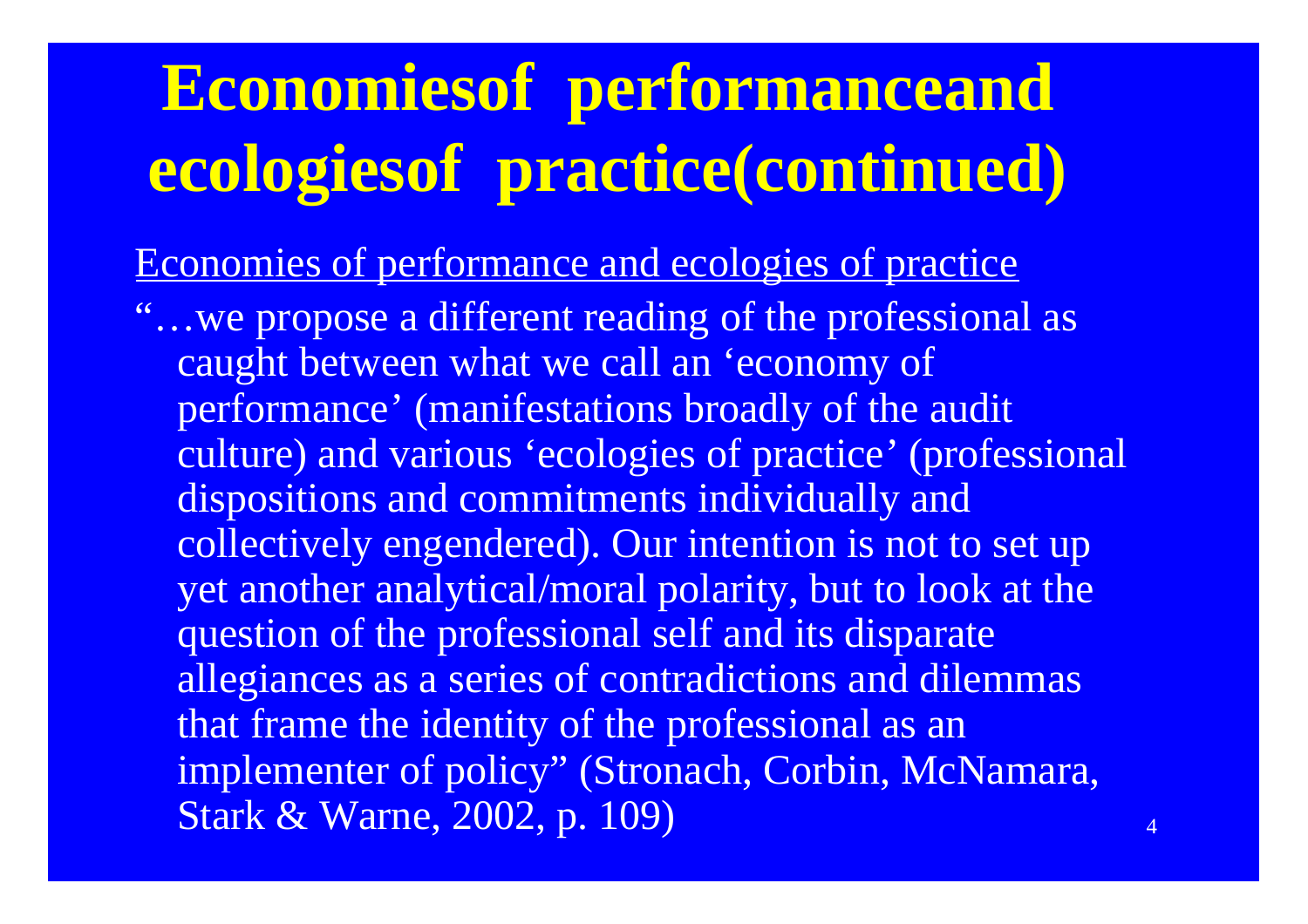#### Economies of performance

"These coalescing registers of pupilas sessment, staff training and performance measures, constitute what we came to call an '*economy ofperform ance*' expressed largely in termsof quantitative performance measures. They required universal curricular inorder that standardized comparisons couldbe made locally and nationally, and sowere felt toi mply 'delivering' a setcu rriculum" (Stronach, Corbin,McNama ra, Stark& Warne, 2002, p.109; emphasis inor iginal)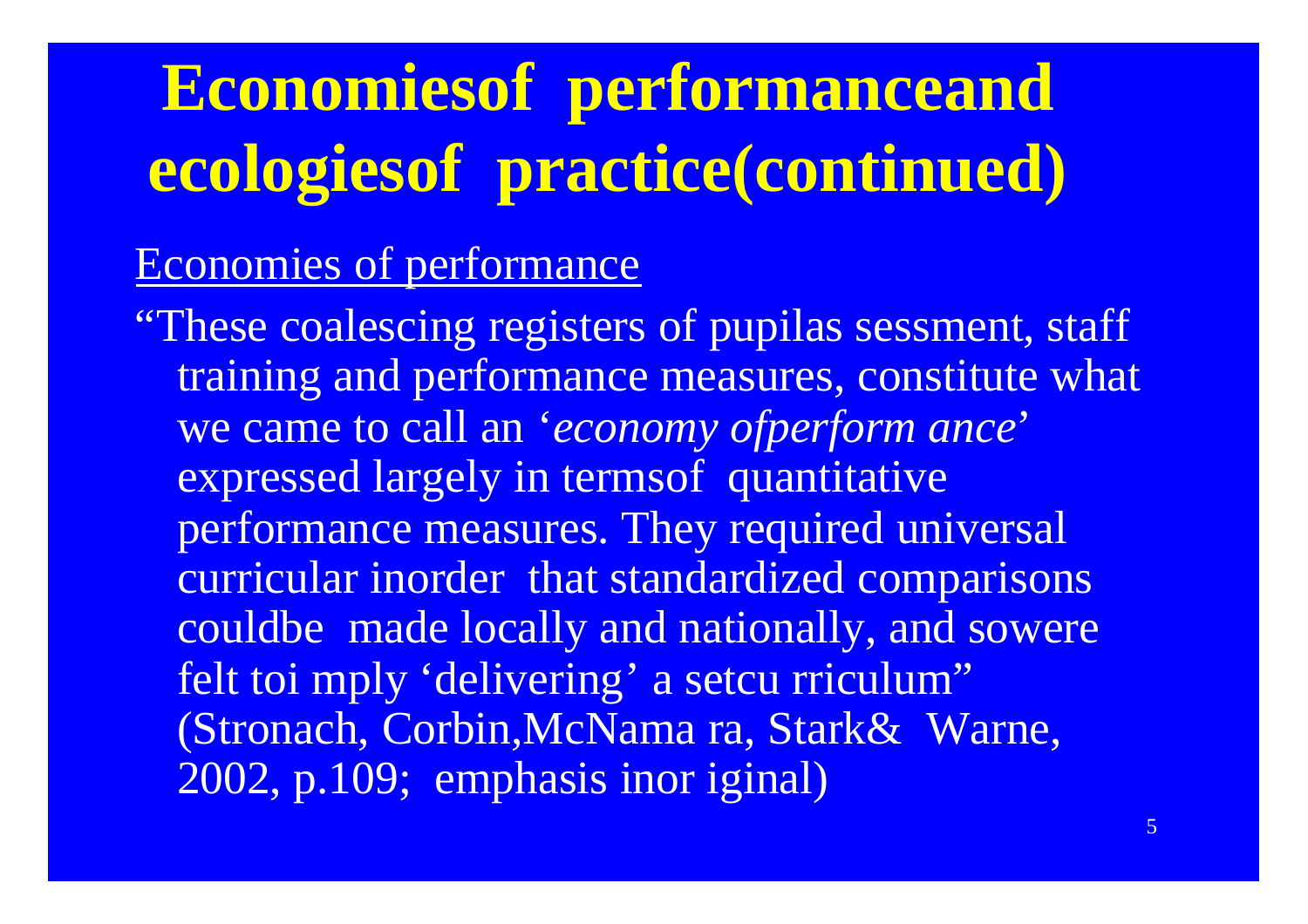#### Ecologies of practice

"...itwas clearthat suchan 'economy' [of performance was alwayswritten againstother beliefsand practices. Professionals 'talkwas shotthrough withdifferent warrantingappeals. Aswell asthose auditablecommodities ofthe 'auditculture '...professionalsin bothgroups [of teachersand nurses made frequentappeals to differentsorts ofregisters whichwe cameto label 'ecologies of practice'.../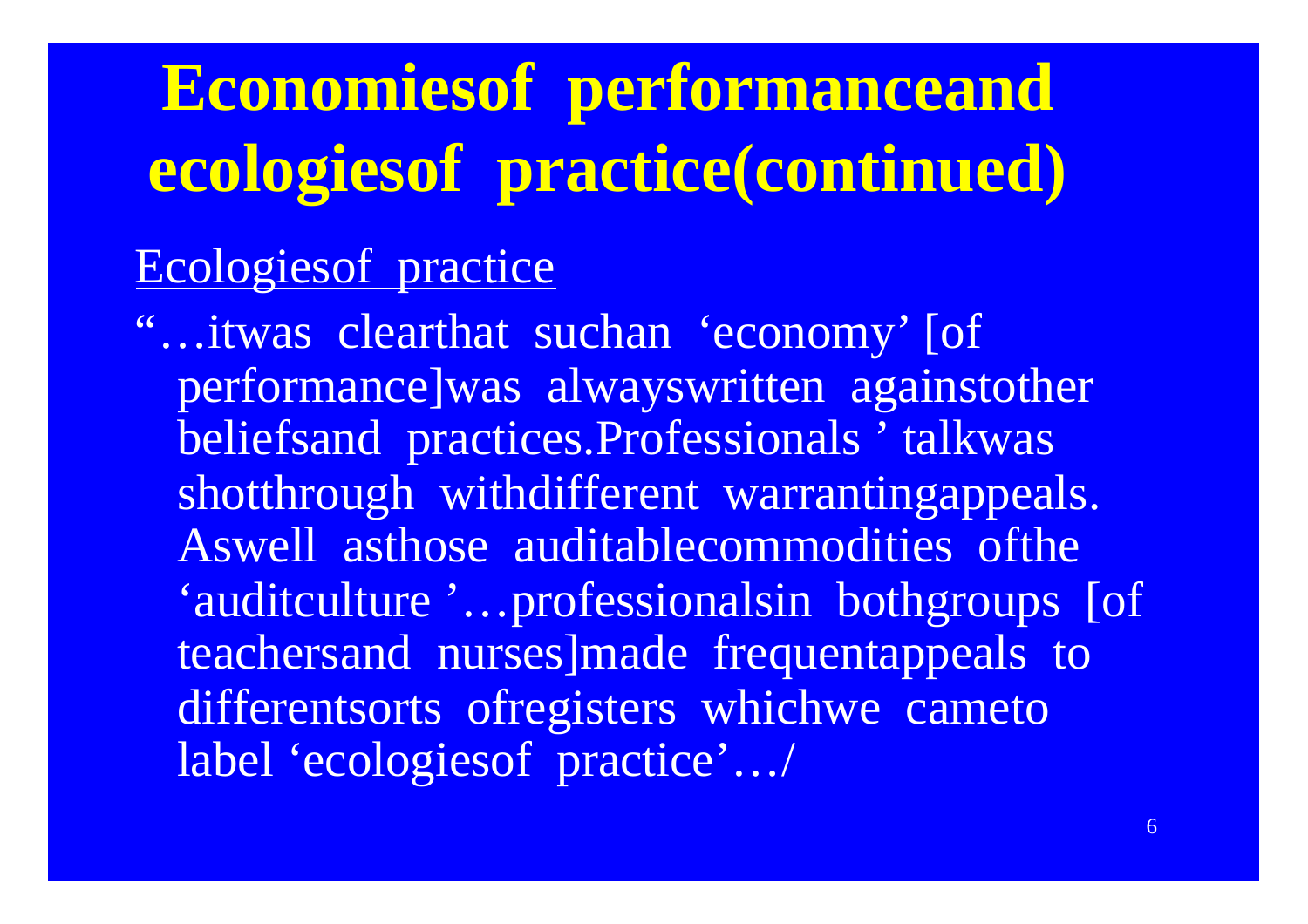#### **Ecologies of practice**

.../These comprised theac cumulation of individual and collective experiences of teaching or nursing throughw hichpeop le laid claim tobe ing 'professional' – personalexp erience in the classroom/clinic/ward, commonlyhe ldstaff beliefs and institutional policies based upon these, commitments to 'child-centred' or 'care-centred' ideologies, convictionsabou tw hatco nstituted 'good practice', and so on" (Stronach, C orbin, McNamara, Stark& Warne, 2002, p.122)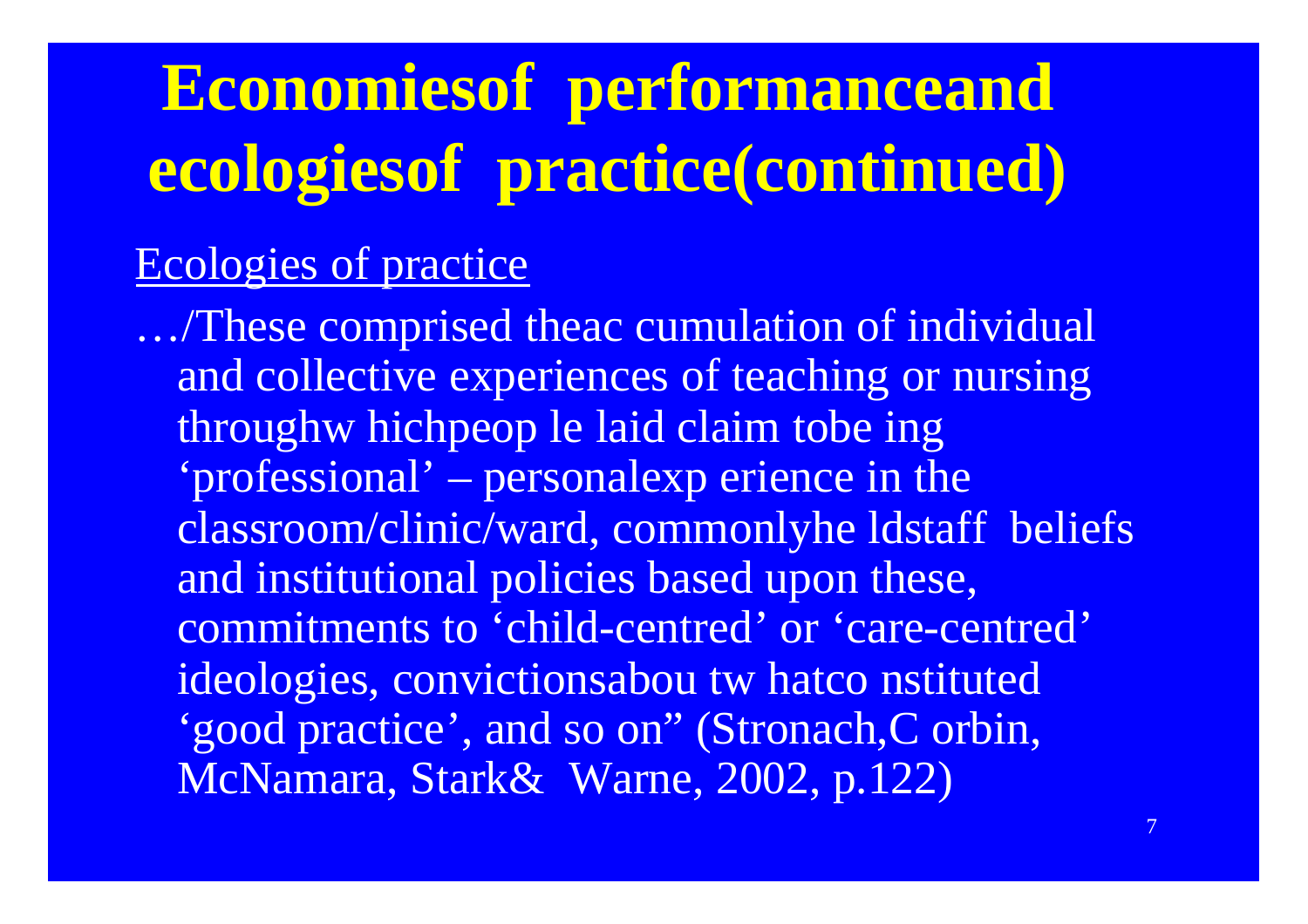#### Ecologies of practice

"...themost influential aspectof ecologiesof practicesee medto bethe crucibleof classroom experience. It wasthere thatinnovations seemto havebeen tested, adapt ed, resiste d, embrace dor ignored.It wasthere thatthings hadto 'work'. Andit wasthere thata senseof thevocationa l commitment andreward of the teacherwas most vividlyexpressed ..." (Stronach, Corbin, McNamara, Stark& Warne, 2002, p.124; emphasis inoriginal)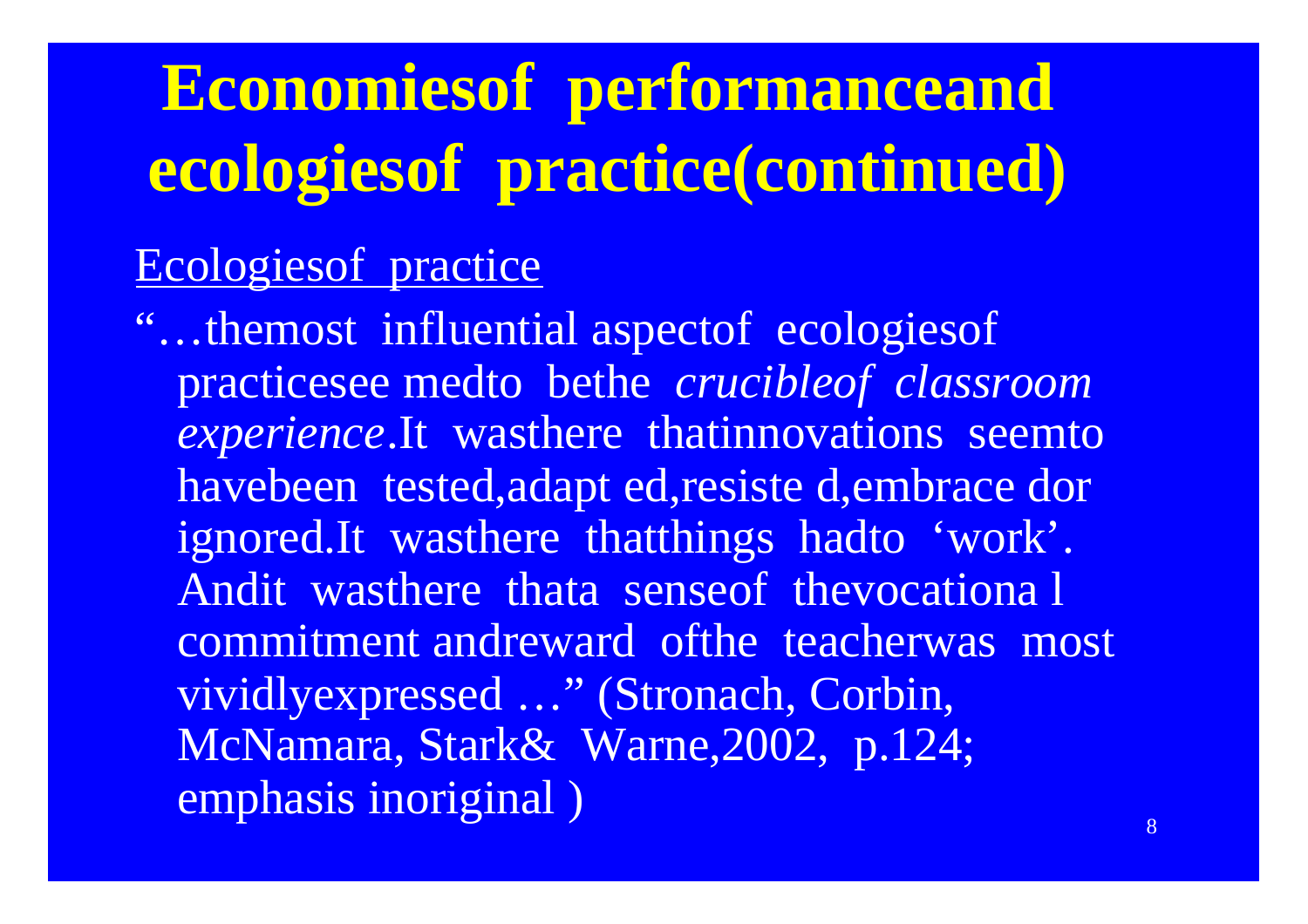- Economies of performance and ecologies of practice
- "Wecan seethat theseecological appealswere accommodationsto theexternally framed 'economy of performance'. They called forth differentcharacters, likethe 'recollectedpupil', 'thecoerced innovator' andthe 'convinced' professional'.These werecast in ashifting and conflicting emplotment of the 'economy' within aseries of changing 'ecological practices'.../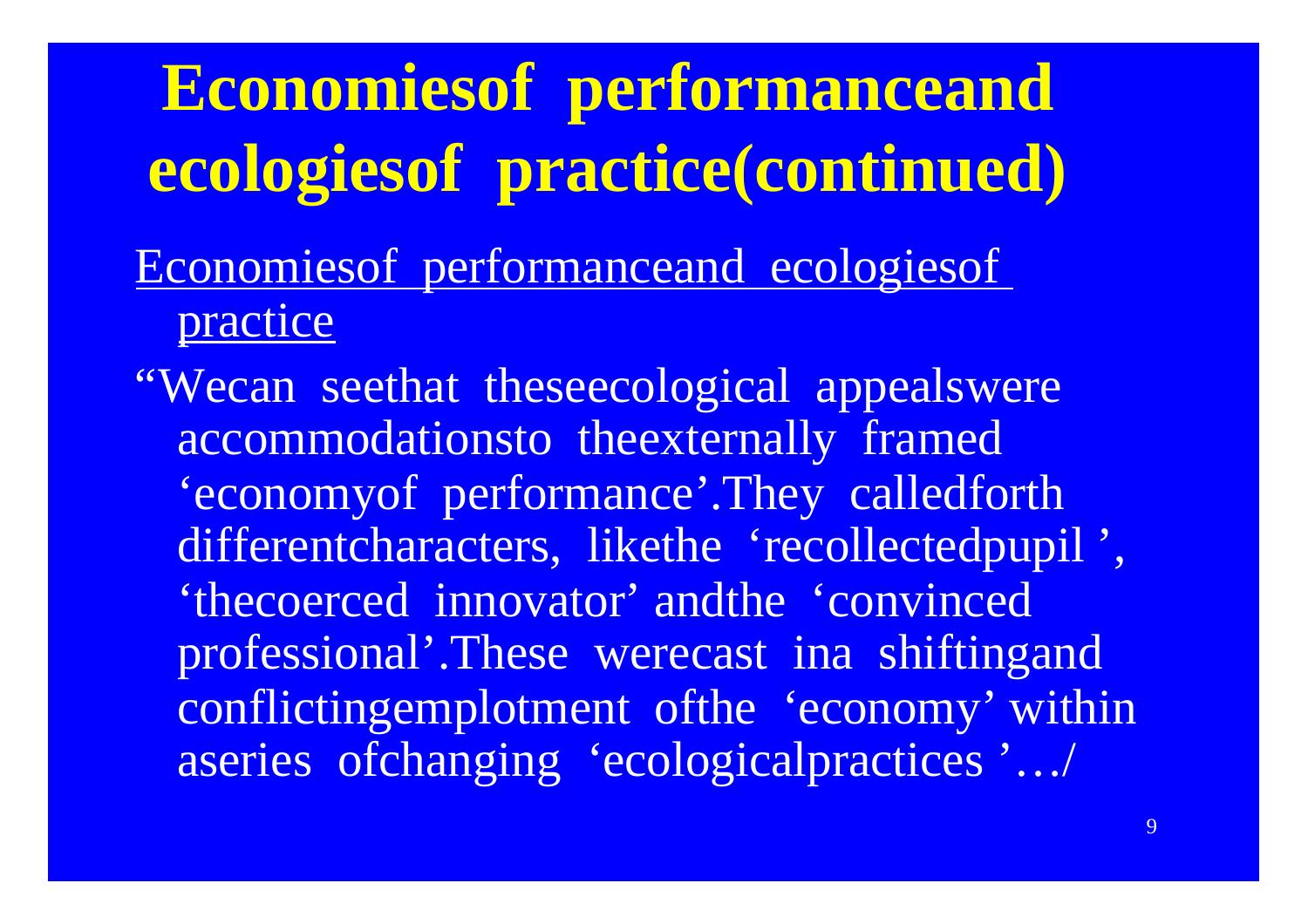Economies of performanceand ecologiesof practice …/It becameapparent that what was interestingwas not any attemptto 'name' identities,nor even to attemptto define boundariesbetween economyand ecology in termsof 'characterized' outcomes(like 'deprofessionalization', 'auditculture' and so on). More interestingwas the discursivedynamics between these differentsorts of pressure.It was a theory of 'tension' that was needed rather than some reductiveformula that would identifywhat was 'really' going on" (Stronach, Corbin,McNamara, Stark & Warne, 2002, pp. 124-125)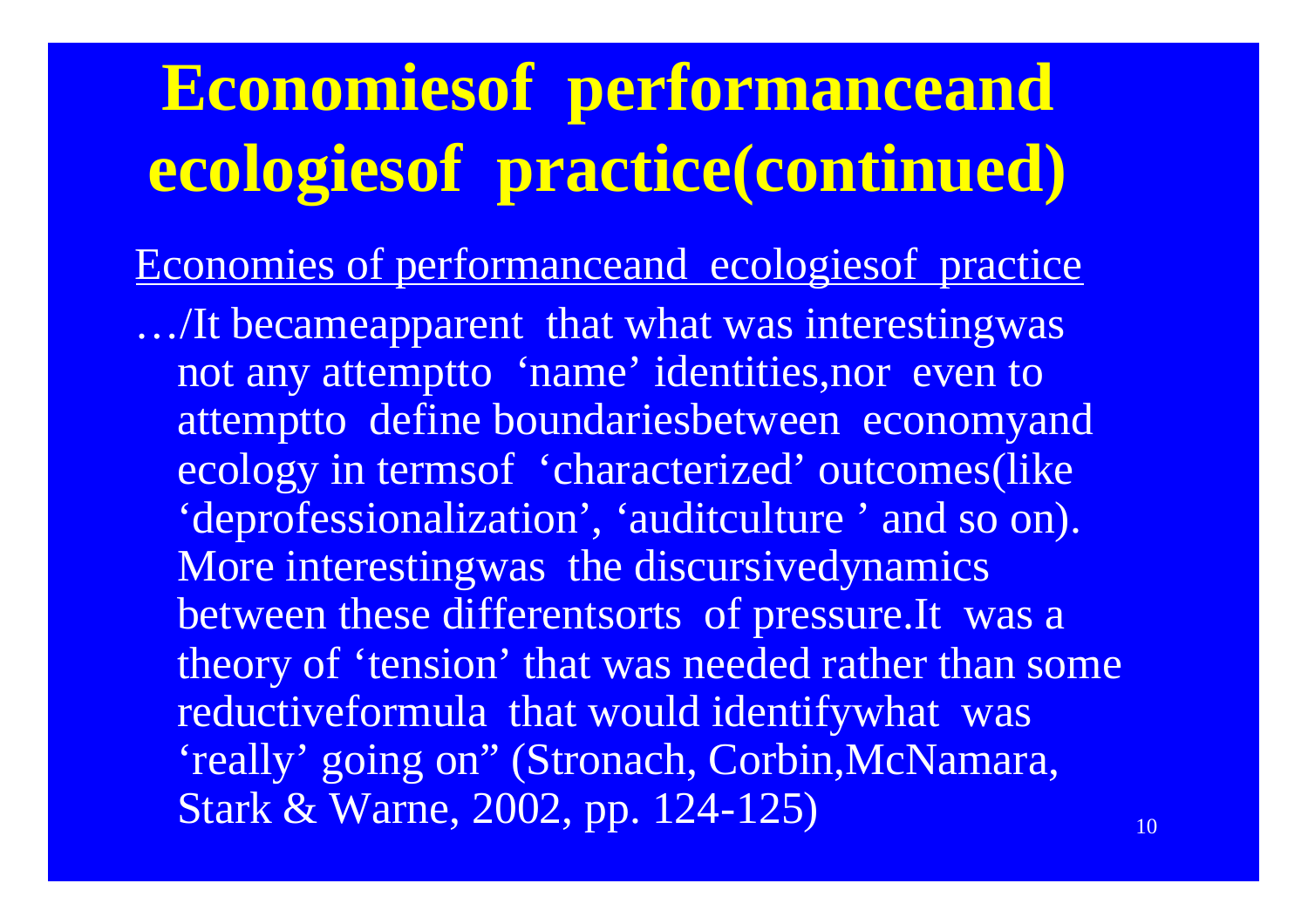### **EnglishHeadteachers ofTravellers**

LocalEducation Authoritieshave established TravellerEducation SupportServices (TESSs)for:

- Travellerson authorisedGypsy sites
- Travellerson unauthorisedsites (Roadsiders)
- Fairground/Circuschildren
- NewTravellers
- Travellerssettled inhousing forless thantwo years.(Currie &Danaher, 2001,p. 34)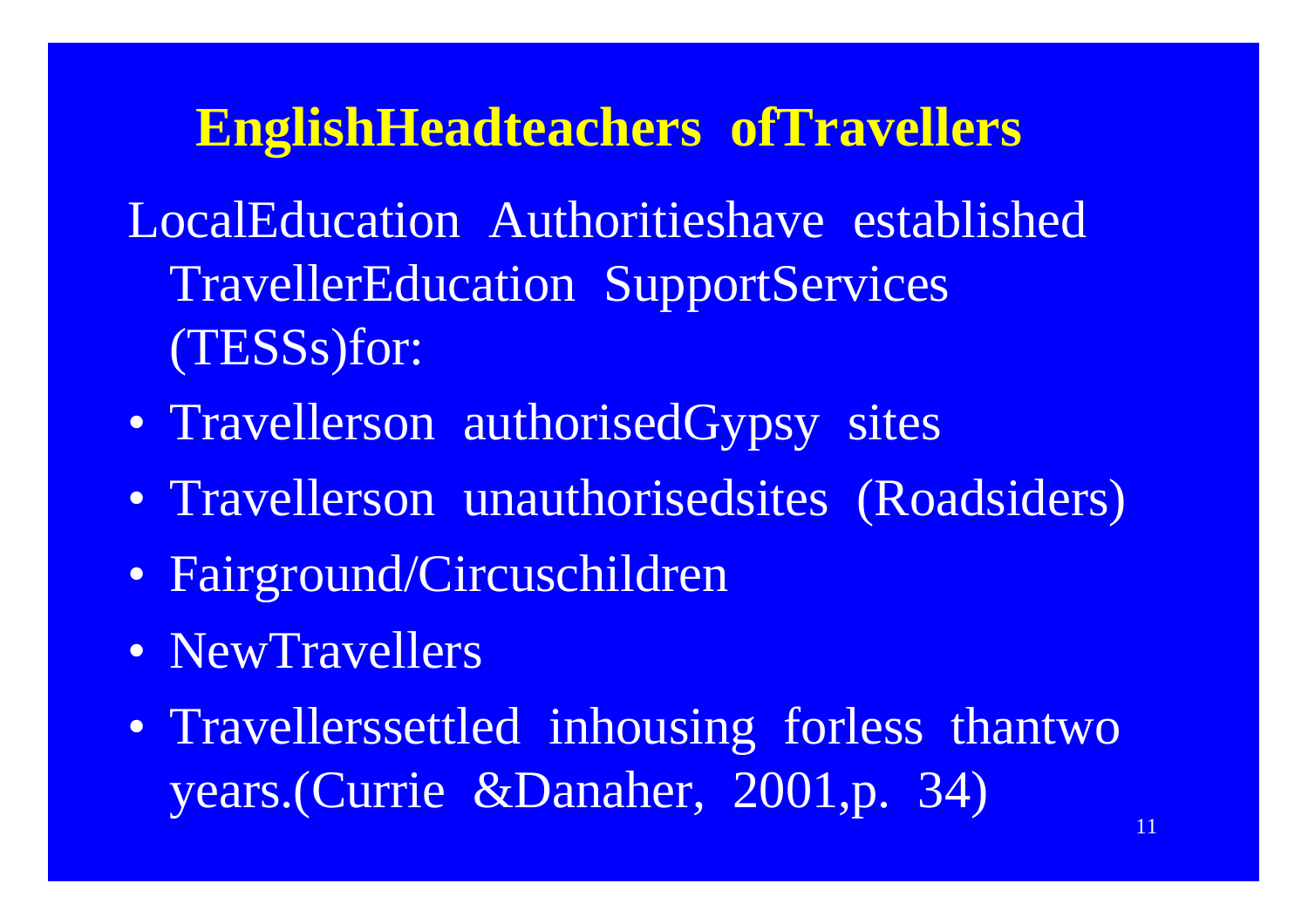Groups with whom and which TESSs have sustained contact:

- Traveller children
- Traveller families
- other [members of] TESSs
- local schools (including administrators, classroom and support teachers and students)
- the Department for Education and Skills (and its policies on curriculum, pedagogy and assessment)
- the Local Education Authorities
- other units within local government councils
- other government and non-government welfare agencies
- members of the general public. (Danaher, Coombes, Simpson, Harreveld & Danaher, 2002, pp. 20-21)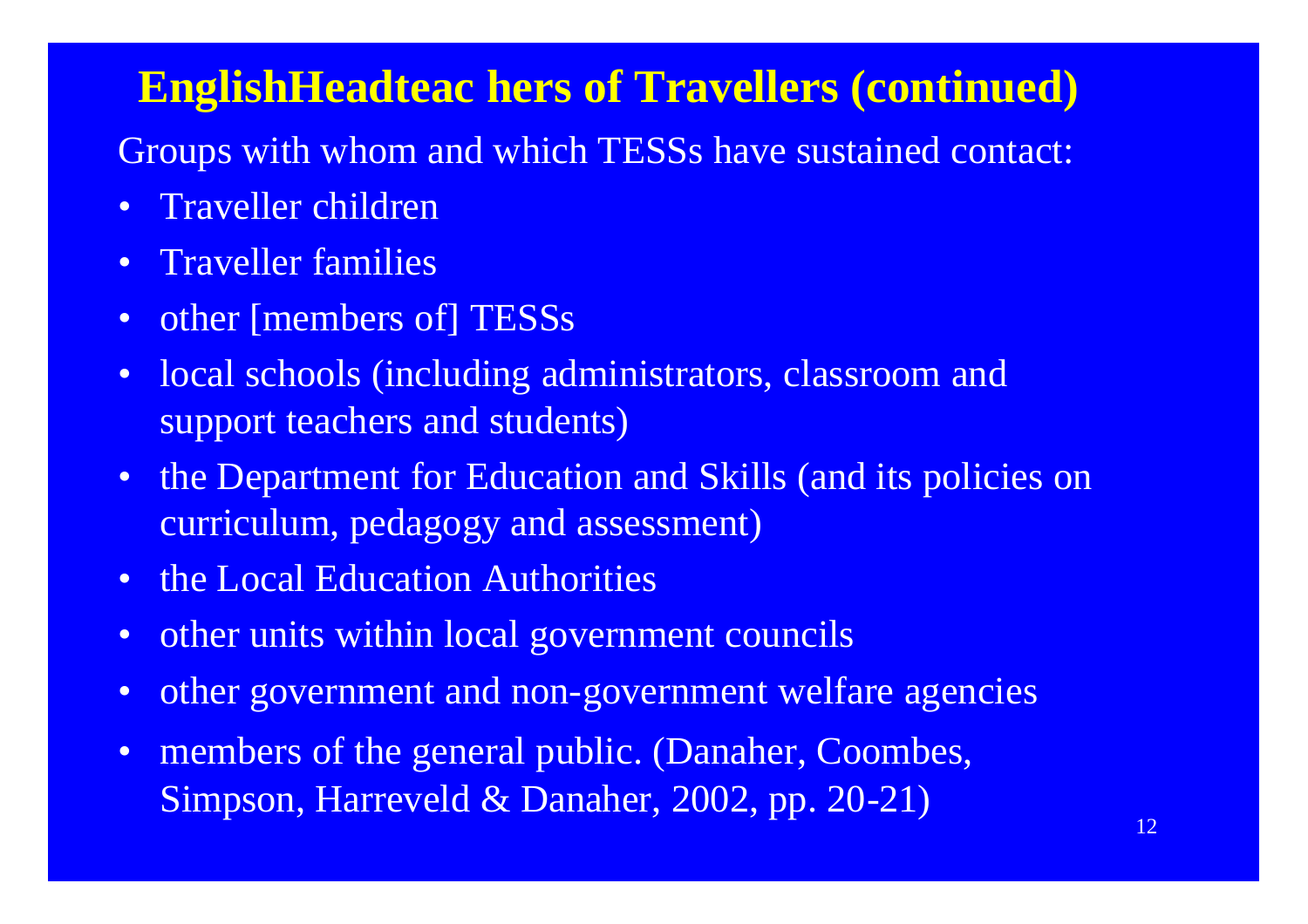**EnglishHeadteac hers of Travellers (continued)** Theresearch project:

- EarlyMarch toearly July1999
- 23semi-structuredinterviews with27 headteachersand teachers
- 19English TESSs(ranging frommetropolitan Londonand ruralsouthwest toindustrial midlandsand regionalnorthwest)
- Over200,000 wordsof interviewtranscripts
- Transformativeapproach totextual and thematicanalysis (Rowan,2001)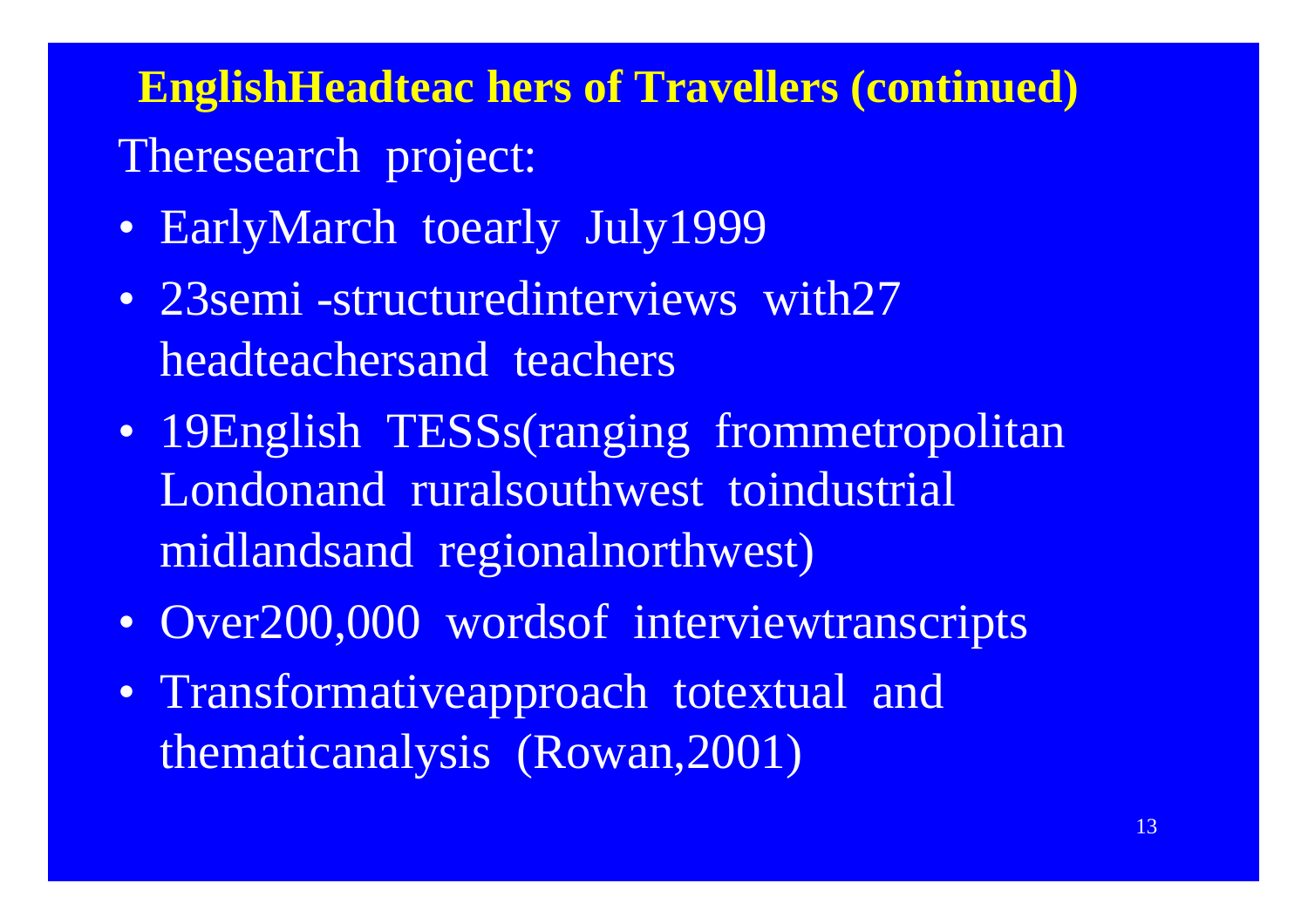#### The paper:

- Three respondents in this paper: Bronwyn (urban), Naomi (industrial) and Zoë (regional)
- Not necessarily representative of other participants in the study or of their colleagues throughout England
- Selected on the basis of exhibiting heightened reflexivity about their work and of being identified by colleagues as particularly effective practitioners
- The paper "do[es] claim, however, to have constructed a plausible and [perhaps] provocative re-telling" (Stronach, Corbin, McNamara, Stark & Warne, 2002, p. 132, n. 4) of the interviewees' words and identities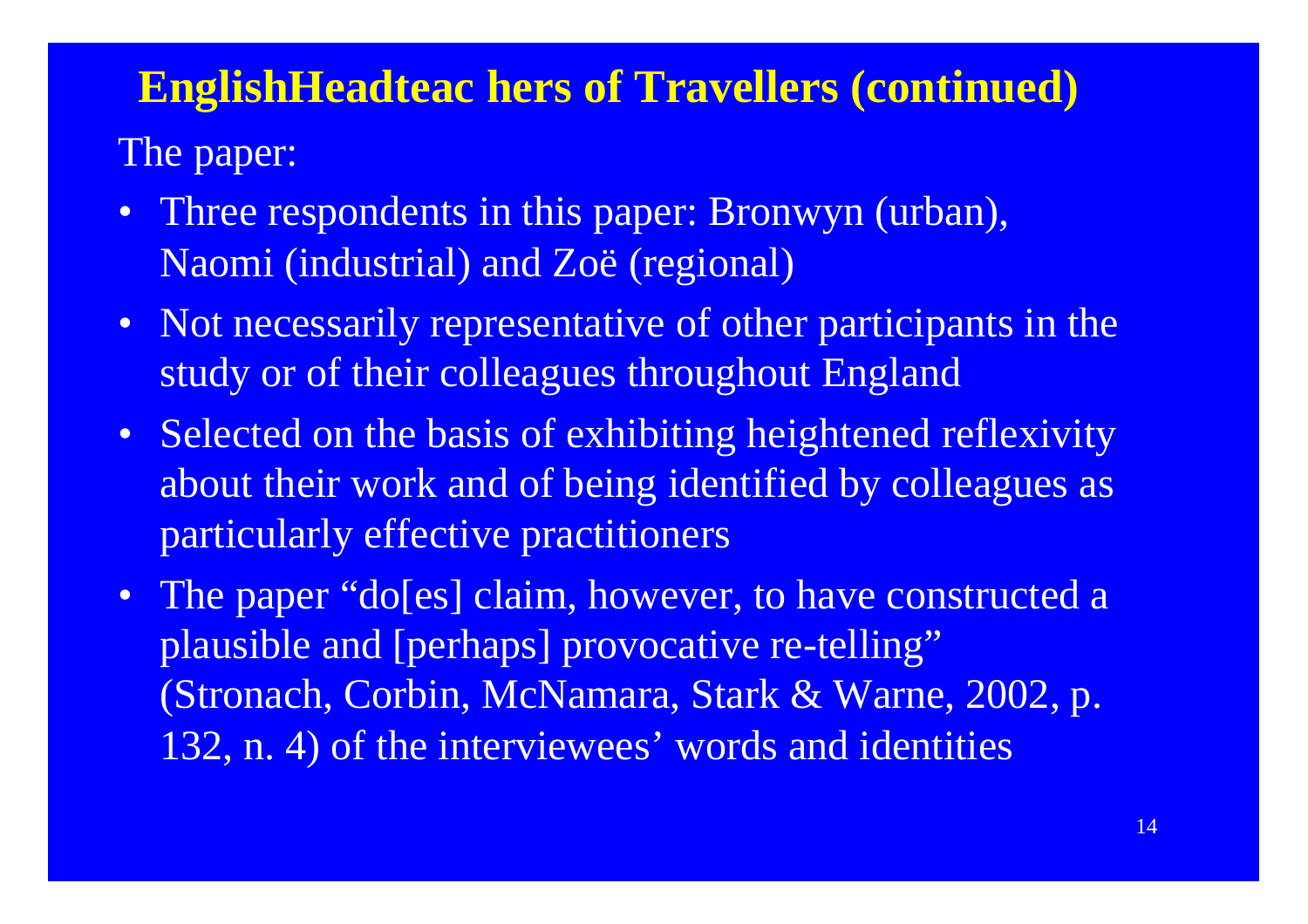**EnglishHeadteac hers of Travellers (continued)** Economies of performance (government funding)

• Governmentfunding "hasactually mainstreamedTraveller education" because "...the Traveller Education Support Services have been setup in thatway, andare discretefrom other supportservices, [and]discrete from schoolbudgets, [and]it hashad the effectof raisingawareness" (Bronwyn)

 $15$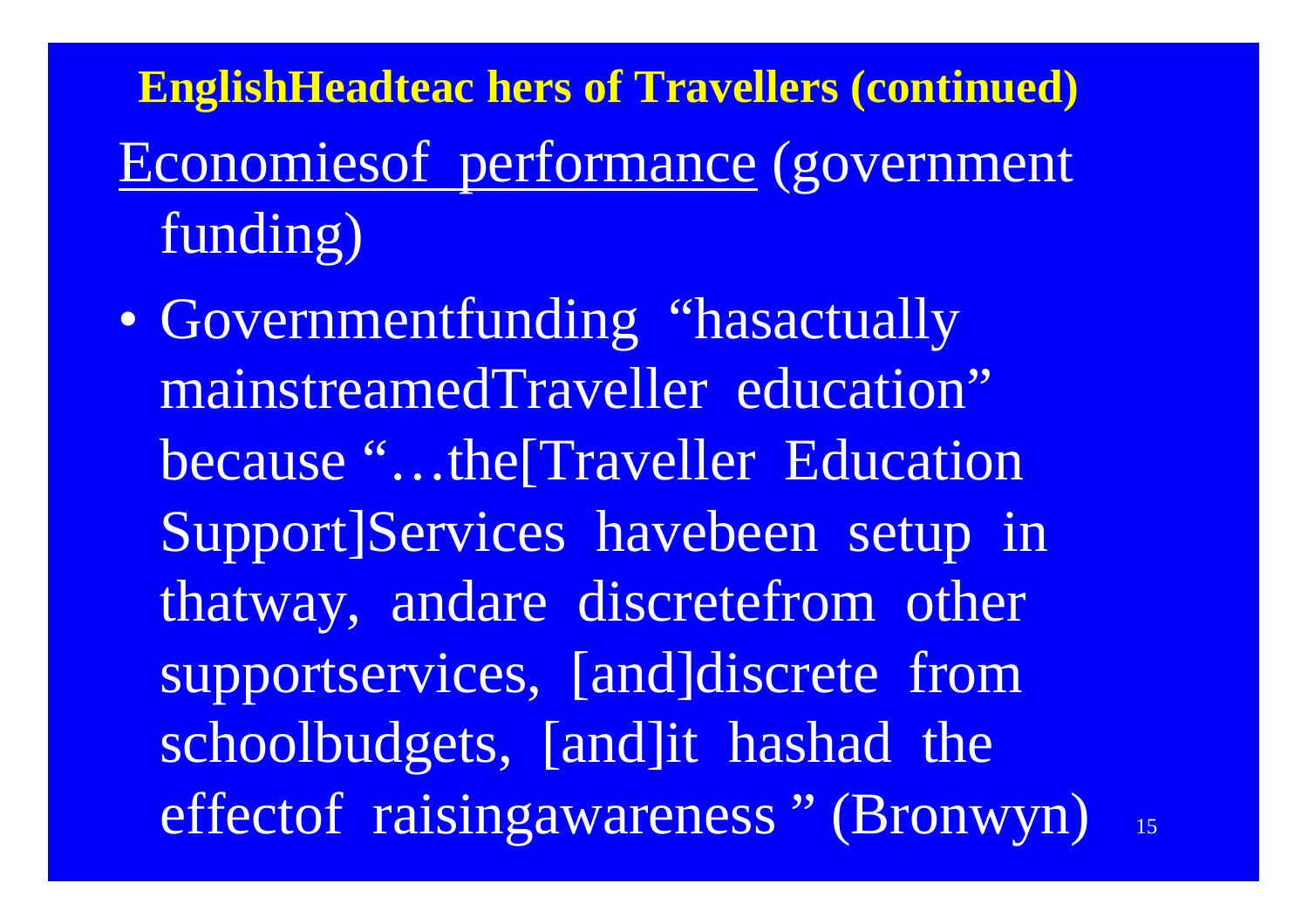### **EnglishHeadteac hers of Travellers (continued)** Economies of performance (legislation and funding)

• "So for instance we've really had a history where despite knowing the different communities that make up the travelling communities, nevertheless the funding and the legislation [have] largely failed to recognise the needs [of] the different communities. And I guess there've been some unwritten hierarchies of need within that situation, so that hostility, neglect, prejudice, poverty, [and] disadvantage have gained greater status than the general discussion around the educational needs of children within the different travelling communities, and how and what response we should be making to those different needs" (Naomi)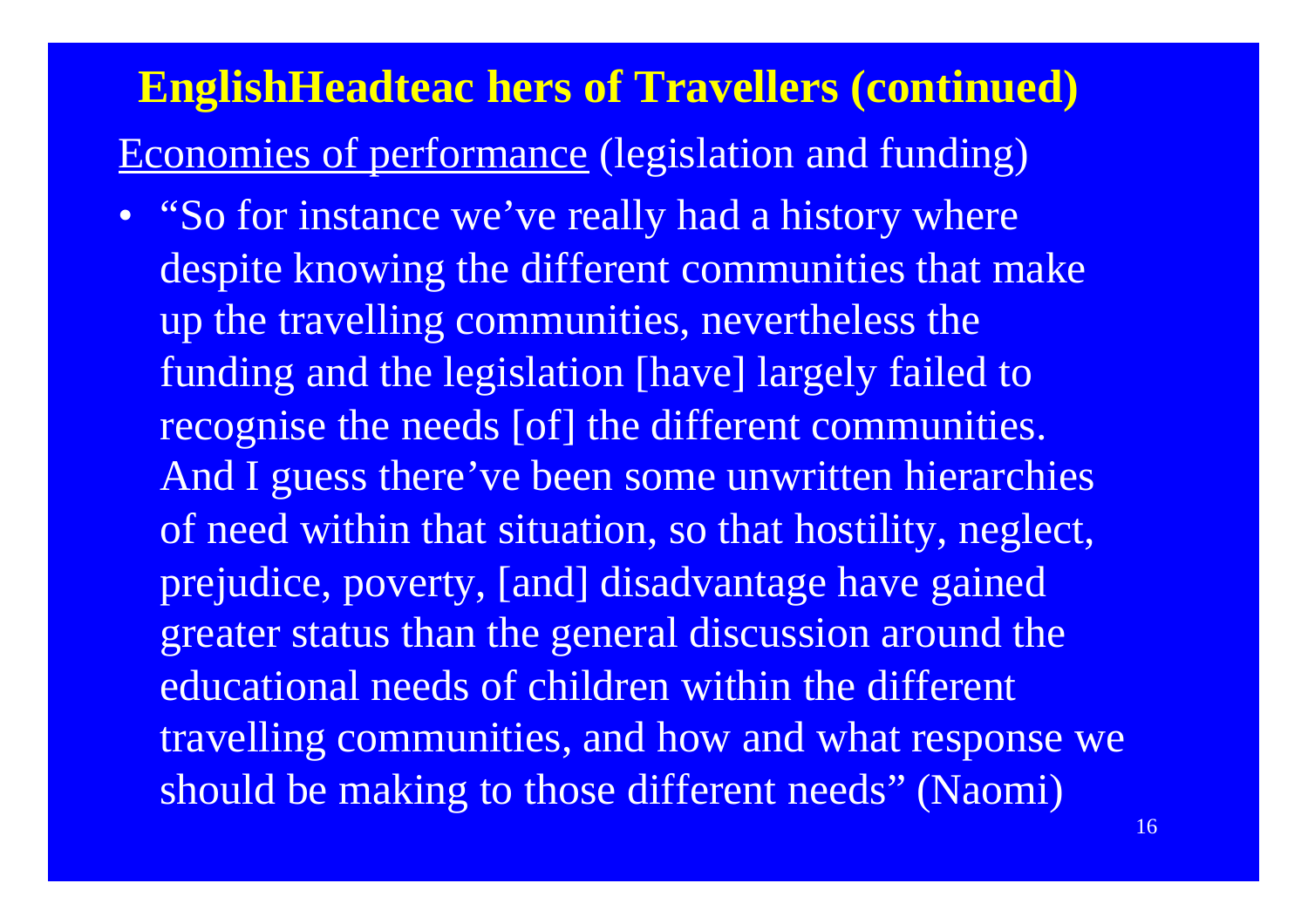### **EnglishHeadteac hers of Travellers (continued)** Economies of performance (European funding)

• "I think one of the energies and one of the attractions around thekind of pumppri ming fundingfr omE urope istha ti t has given us the chance to explore someop tions. But ofcourse the downside of that is - and I refer tothe new technology projects we've been able to promote butyou also setup a degree of expectation in the families and children and schoolsthat, ifth ere isn't any long-term planning or fundingco ming in behind those, [that] actually dashesth ose expectations and can be quite damaging" (Naomi)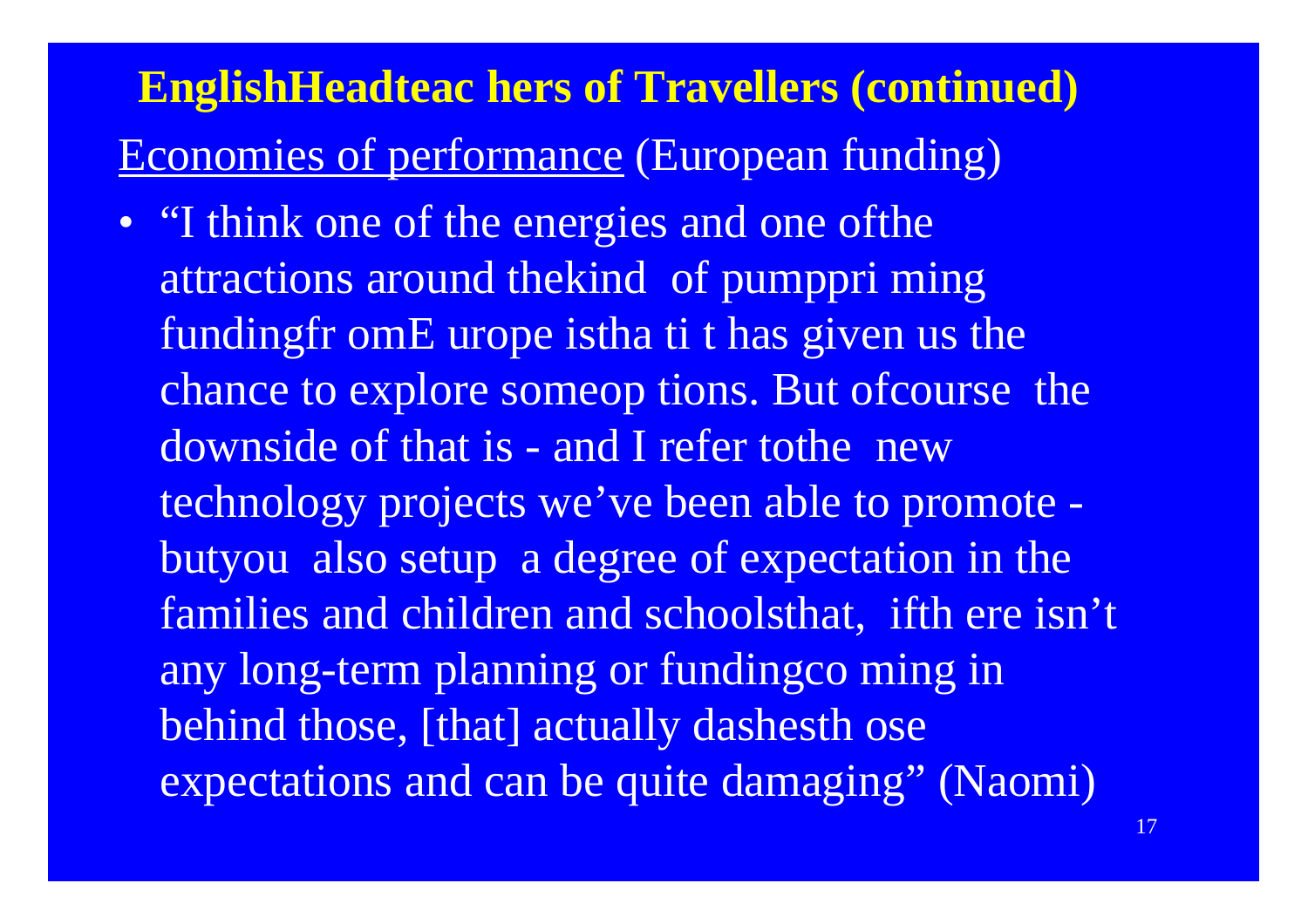**EnglishHeadteac hers of Travellers (continued)** Economies of performance (government targetsetting)

• "Thetarget settinghas madeit more difficultfor head[teacher]sto be inclusiveautomatically [and]to say, 'What'sthe situation?We havespaces; thesechildren wantthem. Of course theycan come.As longas Idon 'thave toinclude themin mySATs figures" (Bronwyn)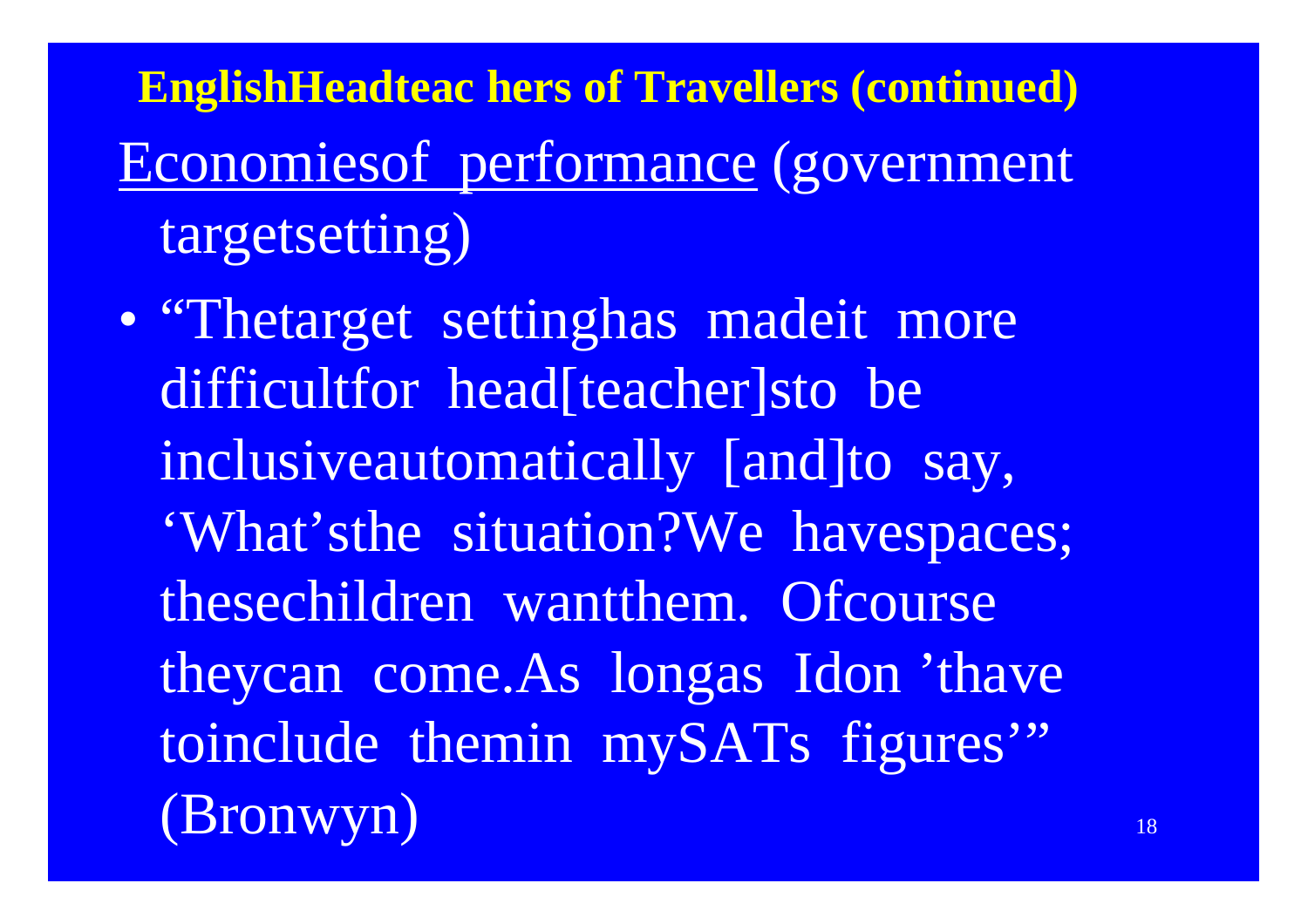#### **EnglishHeadteac hers of Travellers (continued)** Economies of performance (legislation and flexibility)

• "I think one of the interesting things about some of the more recent government legislation has been the flexibilities that are occurring from 14 plus onwards for instance, where we can demonstrate a very real linkage and partnership between family-taught skills – if we're talking about showmen's youngsters - and the school curriculum. For instance, there's the ability now to organise a school or a learning experience partly which can be vocational and partly which can be academic. I think [that for] Traveller youngsters it's the meeting point – the point where they can begin to see the real relationship between education and their experiences, and actually how they can complement each other" (Naomi)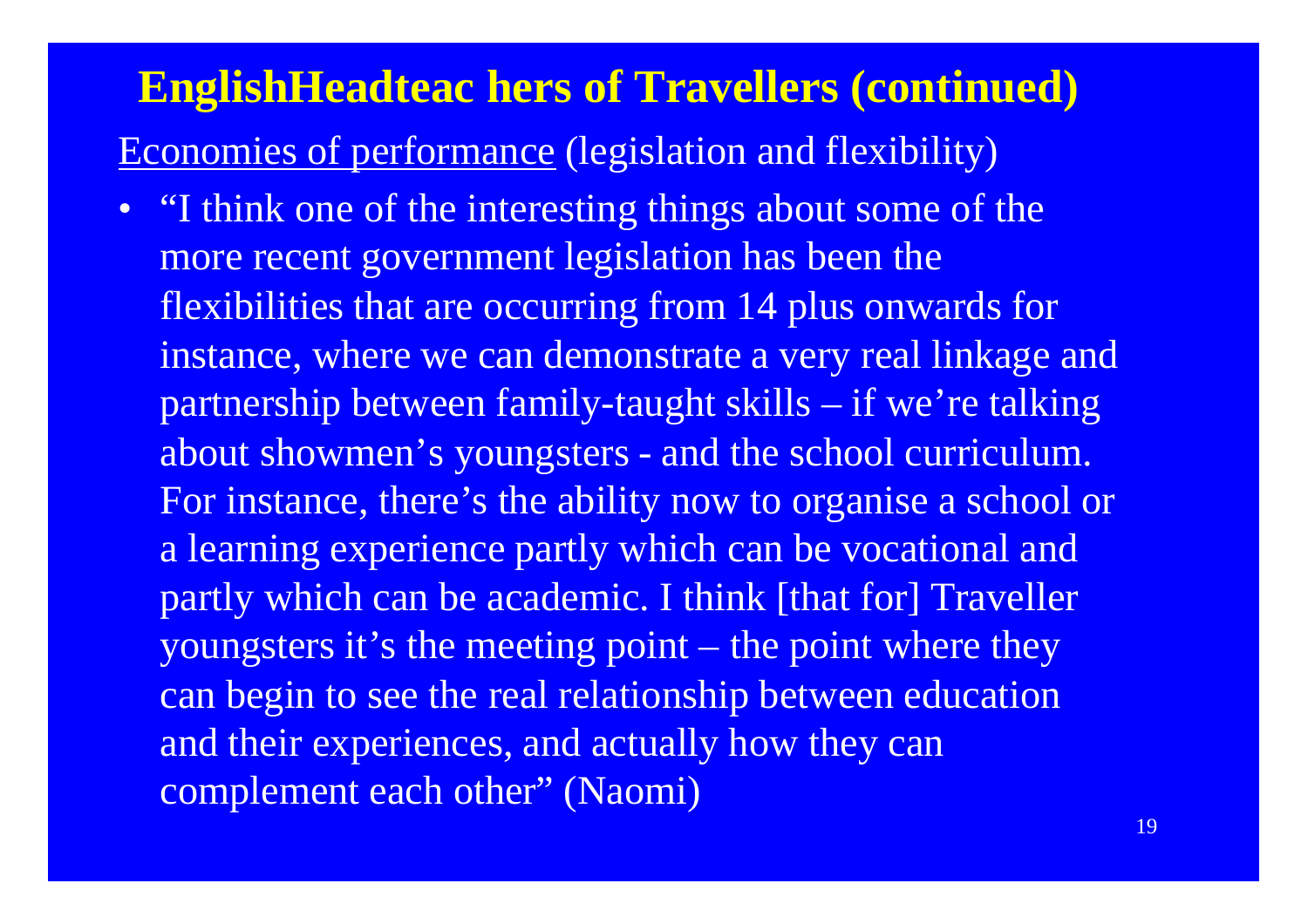### **EnglishHeadteac hers of Travellers (continued)** Economies of performance (designated personnel)

• "Ireally feelthat thereshould bea directive from the [Department for Education and Skills] toschools tosay thatthey shouldhave a designatedperson ineach schoolwho willtake responsibility for Travellers if they come to the school.I thinkif theydid thatand eachschool hadto havea designatedperson ourjob would beeasier, lifewould bebetter forthe Travellers andI thinkthen wemay startto makesome progress" (Zoë)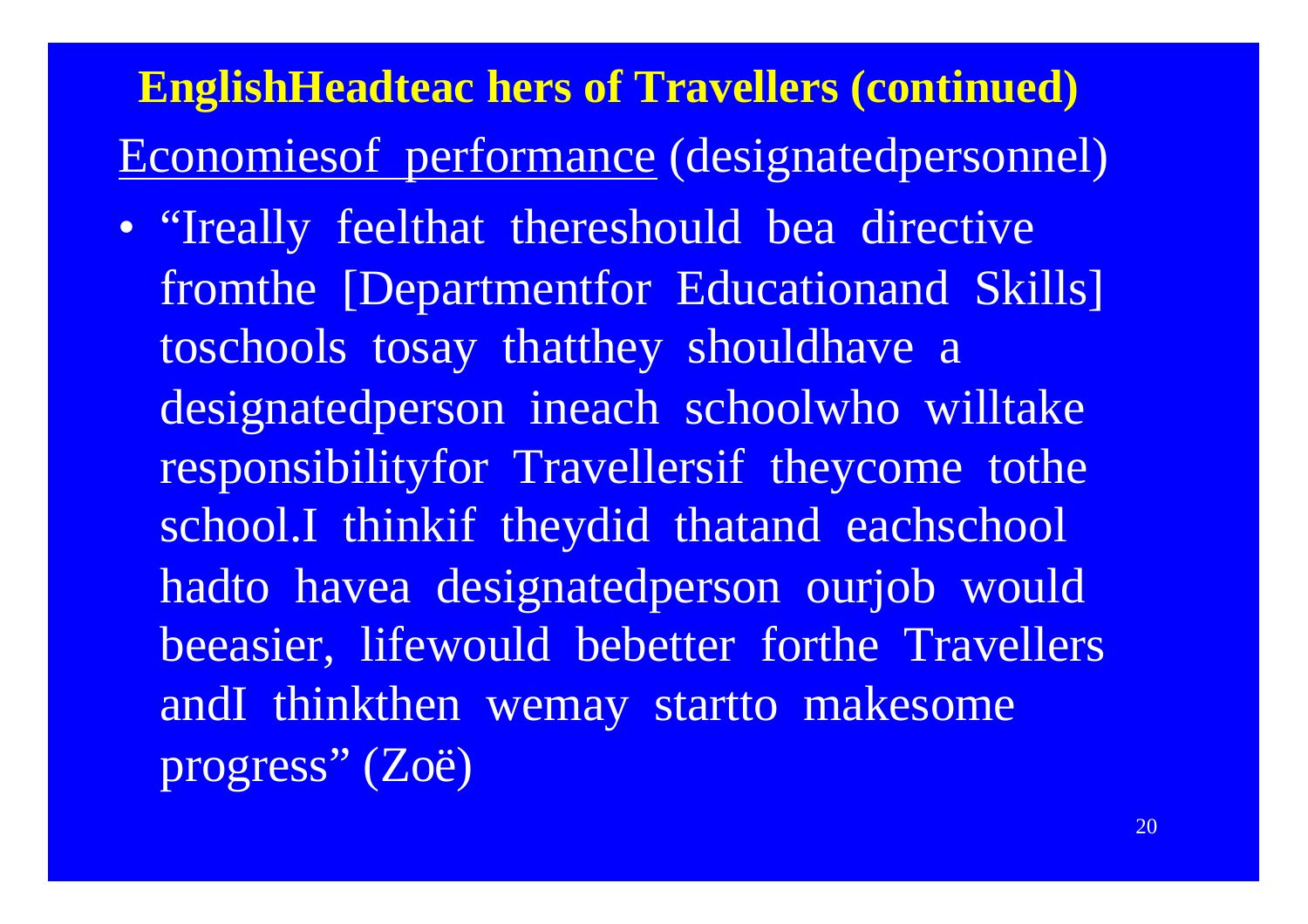Ecologies of practice (special needs discourse)

• "We draw on the two main reasons we would be giving extra support and that is mobility and ethnicity or culture, whichever term you would prefer. So we would say that the children have particular needs that are directly linked to either mobility, or ethnicity or culture, and sometimes both. That is why we are a supportive -; that's why there is a need. They have particular needs, not special needs, and we try to be very clear. But we shouldn't be included in descriptions of children with special needs, and it troubles me how quite a few do it, because that simply isn't the case. We say that the special needs discourse is really applied in exactly the same way as it is to the general population. We would expect to see as many Traveller children with special needs as we would in the general population proportionally" (Bronwyn)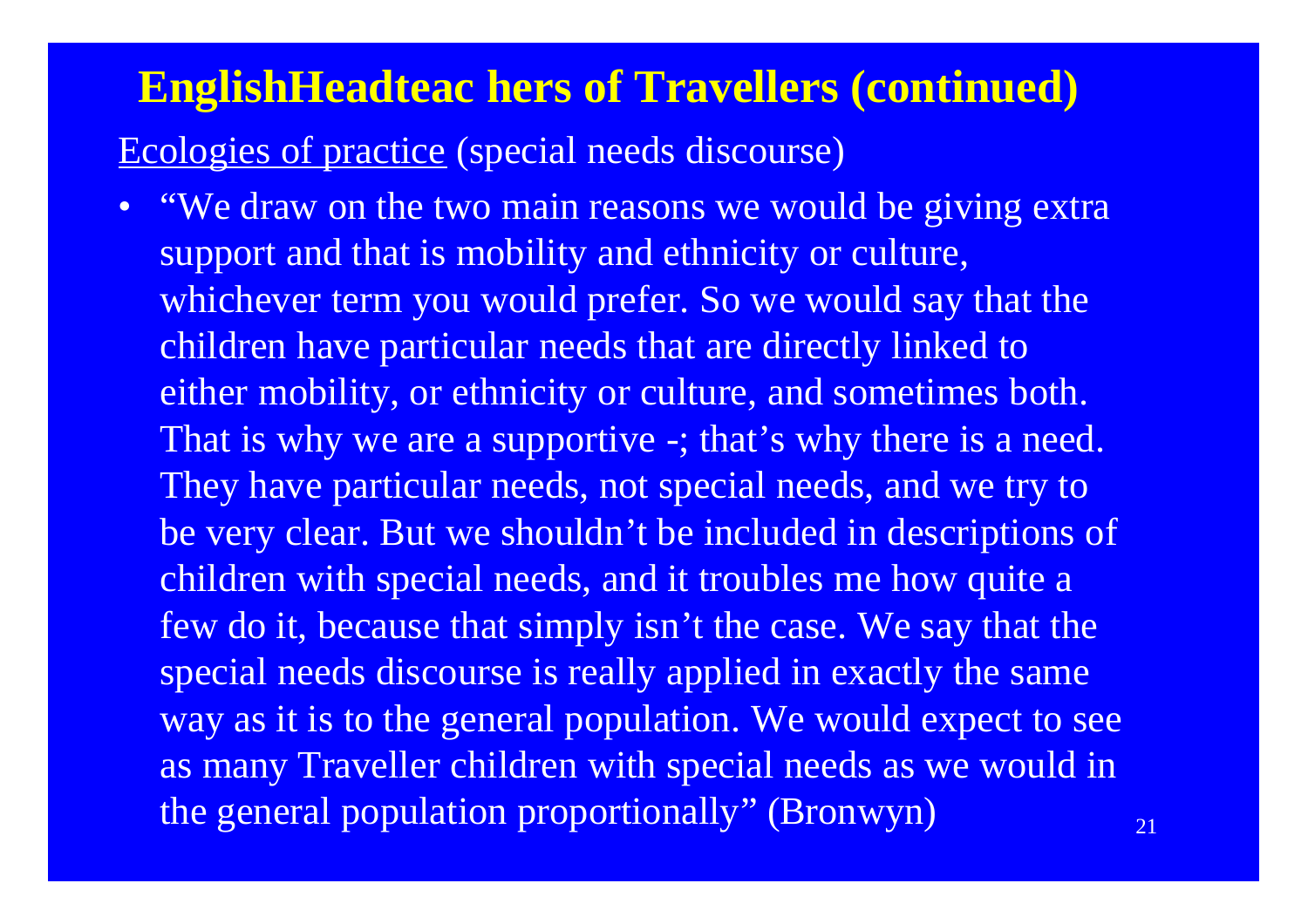Ecologies of practice (special needs discourse)

• "One of the things I think we've developed successfully here is an ability to look at a learning situation and to assess who it is that needs the support in that situation:…is it the child who requires support in terms of induction into the school, into the social context, the routine? Is it the child who needs learning support, or is it in fact the curriculum that needs development and adaptation to allow access by the teacher? Is it the class teacher who needs support to understand this child as an early learner and for instance you get some class teachers who are incredibly worried if they don't make up the gaps in the child's learning within the four week stretch or the winter stretch that they're in the school. Then those class teachers who say, 'They're only here for four weeks; why bother?'. We need to have the ability to say, 'Where do we need to put in the support, and what kind of support do we need to put in?'" (Naomi)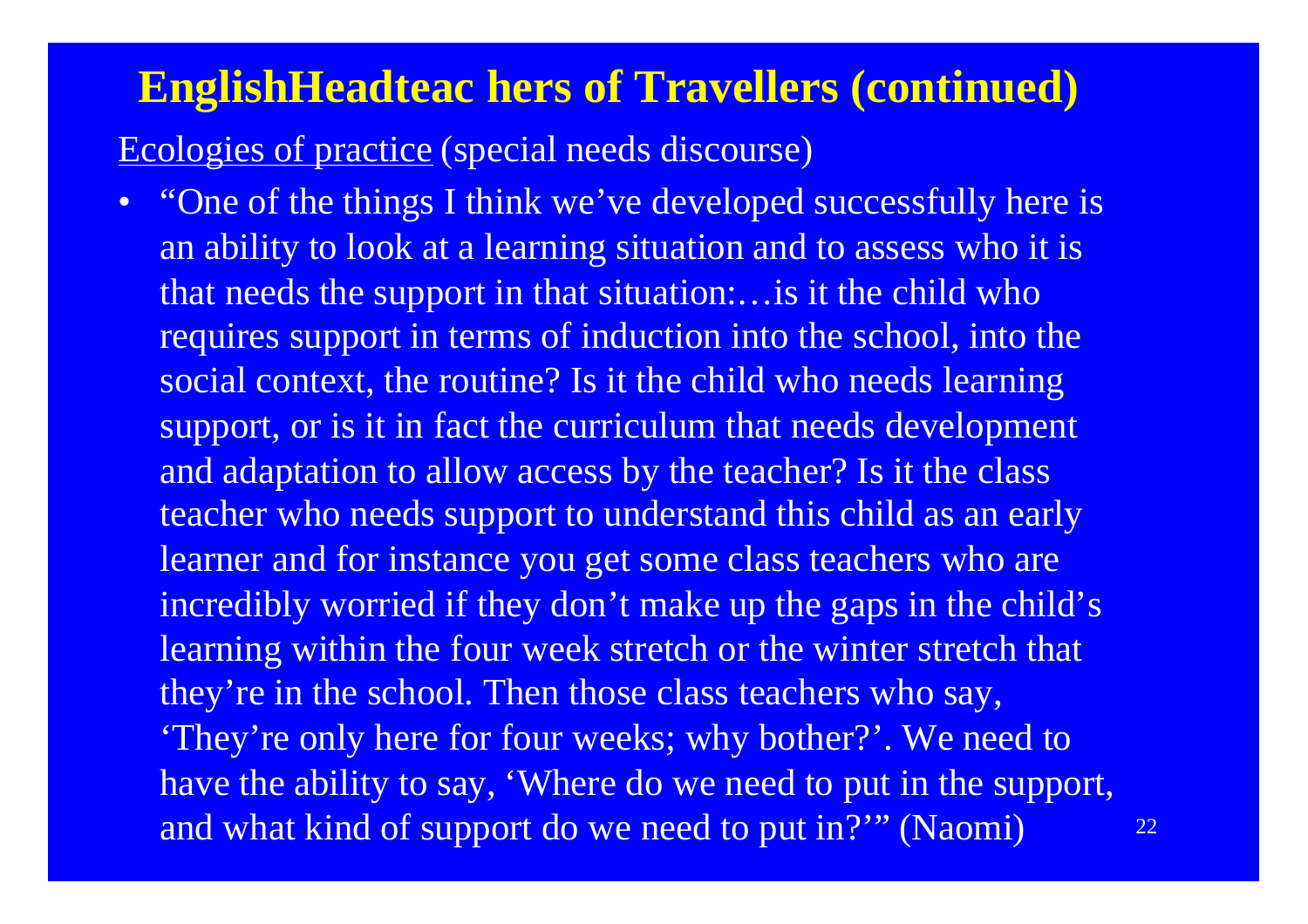Ecologies of practice (special needs discourse)

• "They do have some special needs but not in the terms of 'special needs'….It's getting away from that special needs label. They don't see anything other than children who are behind their peers. I can only describe it to them as if somebody is knitting and they drop a stitch; you could pick it up and the garment would look perfect, wouldn't it? You drop ten stitches, then you could pick those up and you might have a little line where you picked the stitches up. If you dropped fifty stitches and you've a great big hole, are you ever going to pick those stitches up? That's what their learning gap is like. For some children you will never bridge that learning gap, but they're definitely not special needs. But for some children they have got special needs. How do you decide what is a learning gap and when [has] a child got a specific learning difficulty? I don't think we have assessment in place that is appropriate for Travellers to actually -." (Zoë)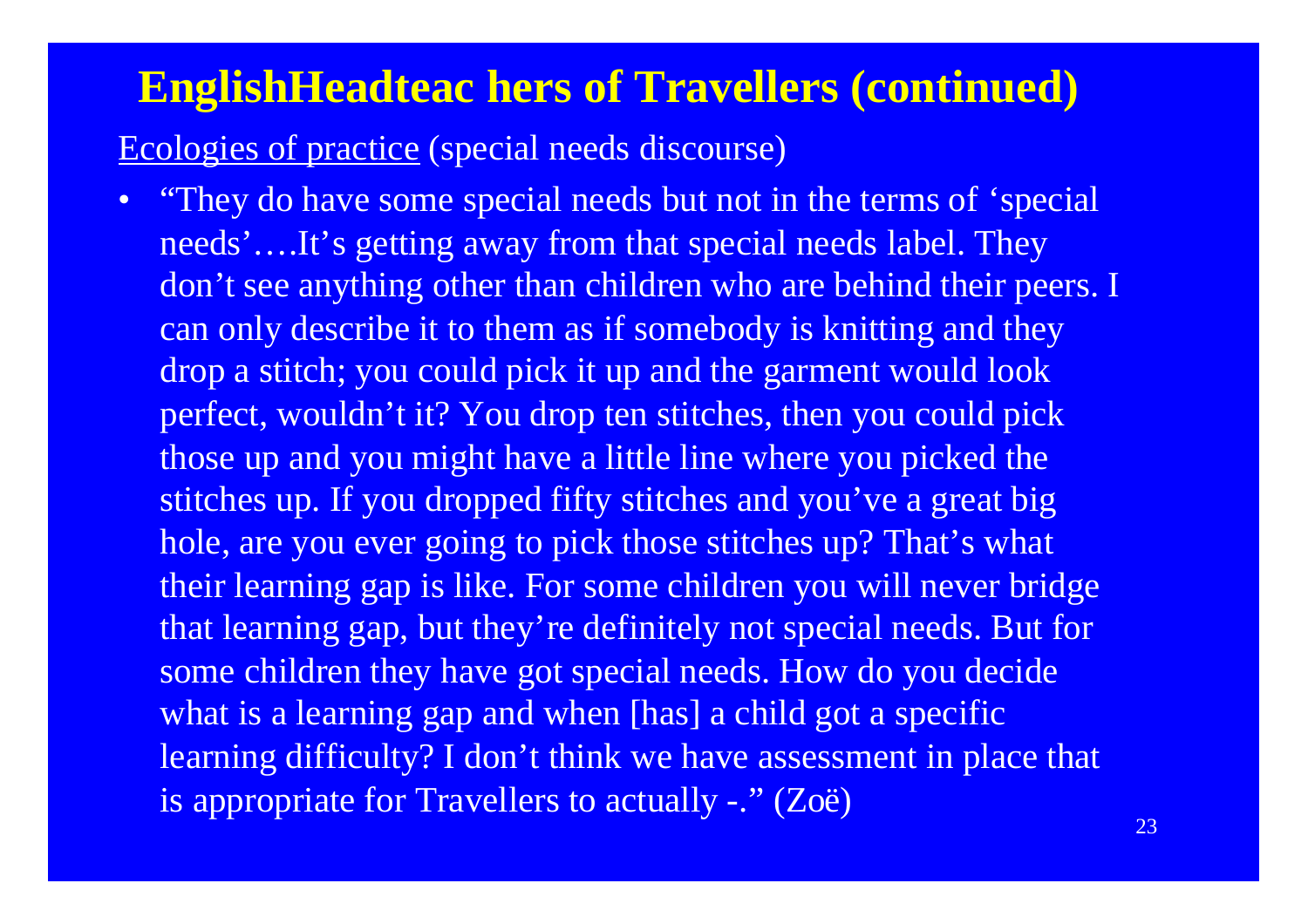### **EnglishHeadteac hers of Travellers (continued)** Ecologies of practice (social justice discourse)

• "Allof the people I've met in thiswork [Traveller] education], and youdo say topeople, "You must have come into it forthe money, mustn'tyou?", just toma ke them laugh -. Everyonel knoww ho does this kind of work, they have a very strong sense of justice. Its eems that the cho ice todo it is sometimes accident, butcoming outof a historyof feeling that there are somech ildren who we let down, and there are somech ildren who don'tge ta fair deal, and of wantingto putth atr ight a little bit."  $(Zo\ddot{e})$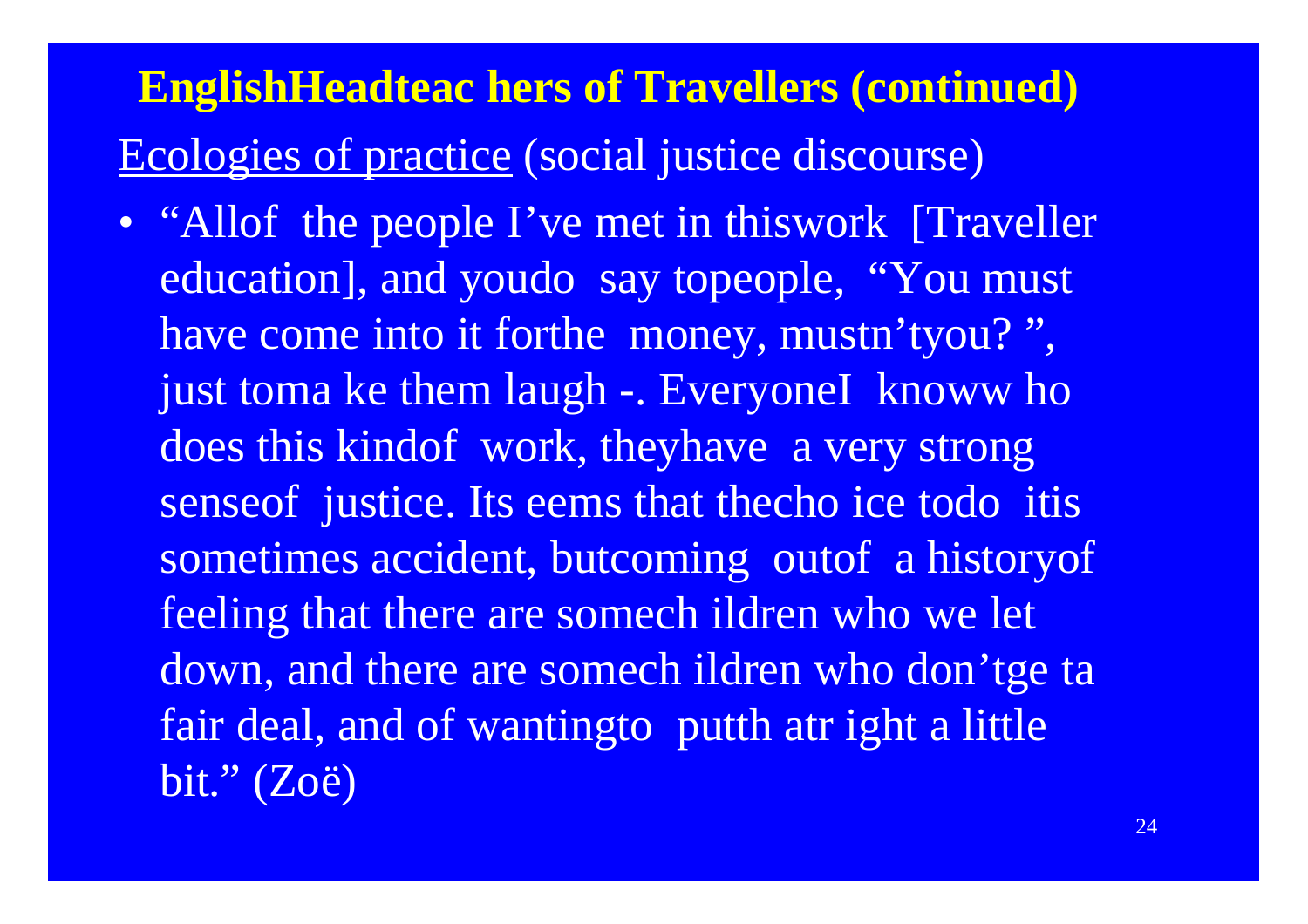**EnglishHeadteac hers of Travellers (continued)** Ecologiesof practice (socialjustice discourse)

• "Itis determination,but I'mquite clear:I am herefor theTravellers. Wehave somevery goodTravellers andwe havesome awful Travellers,but myprime concernis I'mhere to accesseducation, andI haveto workwithin the boundsof the[Local Area]Authority, butI haveto befair aswell. Ithink you'vegot toget itinto perspective.I 'mnot herejust purelyto fightthe cornerof allTravellers becauseI won't dothat, butI 'llfight forjustice forthem, for equalityof opportunity..." (Zoë)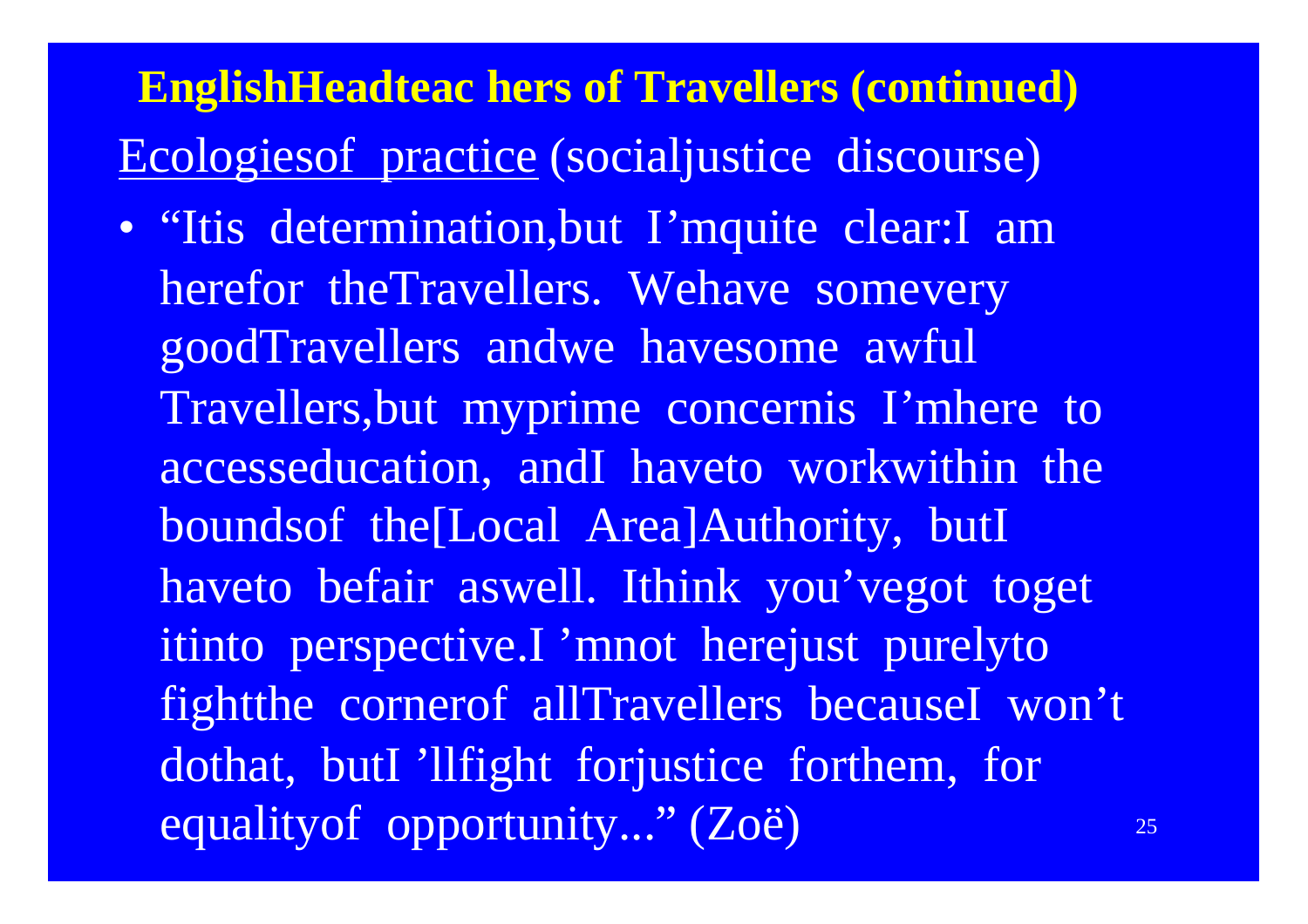## **EnglishHeadteac hers of Travellers (continued)** Ecologies of practice (personality discourse)

- Bronwyndrew a sharpcontra stbetwe en her belief that "...there is a perception of the support services that it's do-gooding ladies who are being kind to these poor things" and her own construction of her job "...as a way of...generalising thei ssuestha t I've been interested inw hichw ere of access..." (Bronwyn)
- "I like a challenge and I ama finisher, I see things throught o theend. But I like variety, and there can'tbe any other job that offersthe variety and theoppor tunity" (Zoë)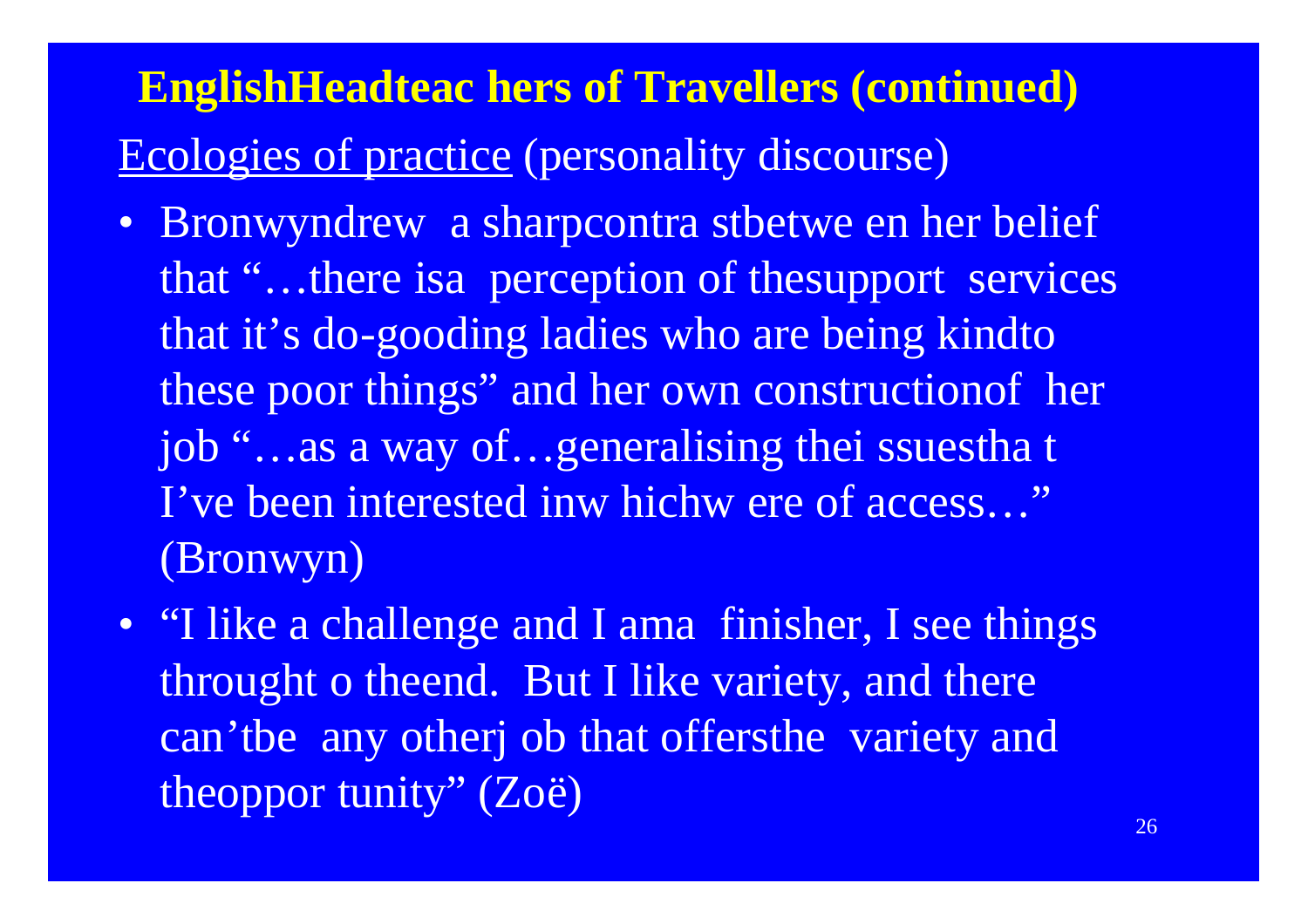## **EnglishHeadteac hers of Travellers (continued)** Ecologies of practice (personality discourse)

• "Forme personally, it 'sbeen abouta commitmentin lookingat takingsome responsibilityfor ajob whichto some extent I feltI wasmisled about.It wasabout 'Hereare somechildren outof school;all you'vegot to dois getthem intoschool and the job'sdone'. Andthen comingin andactually findingall the factorsthat operateagainst thatprocess. Soit's notsomething Ifeel Ican walkaway from. CertainlyI don'tfeel tiedto it, or Idon'tfeel anyguilt factorabout it...." (Naomi)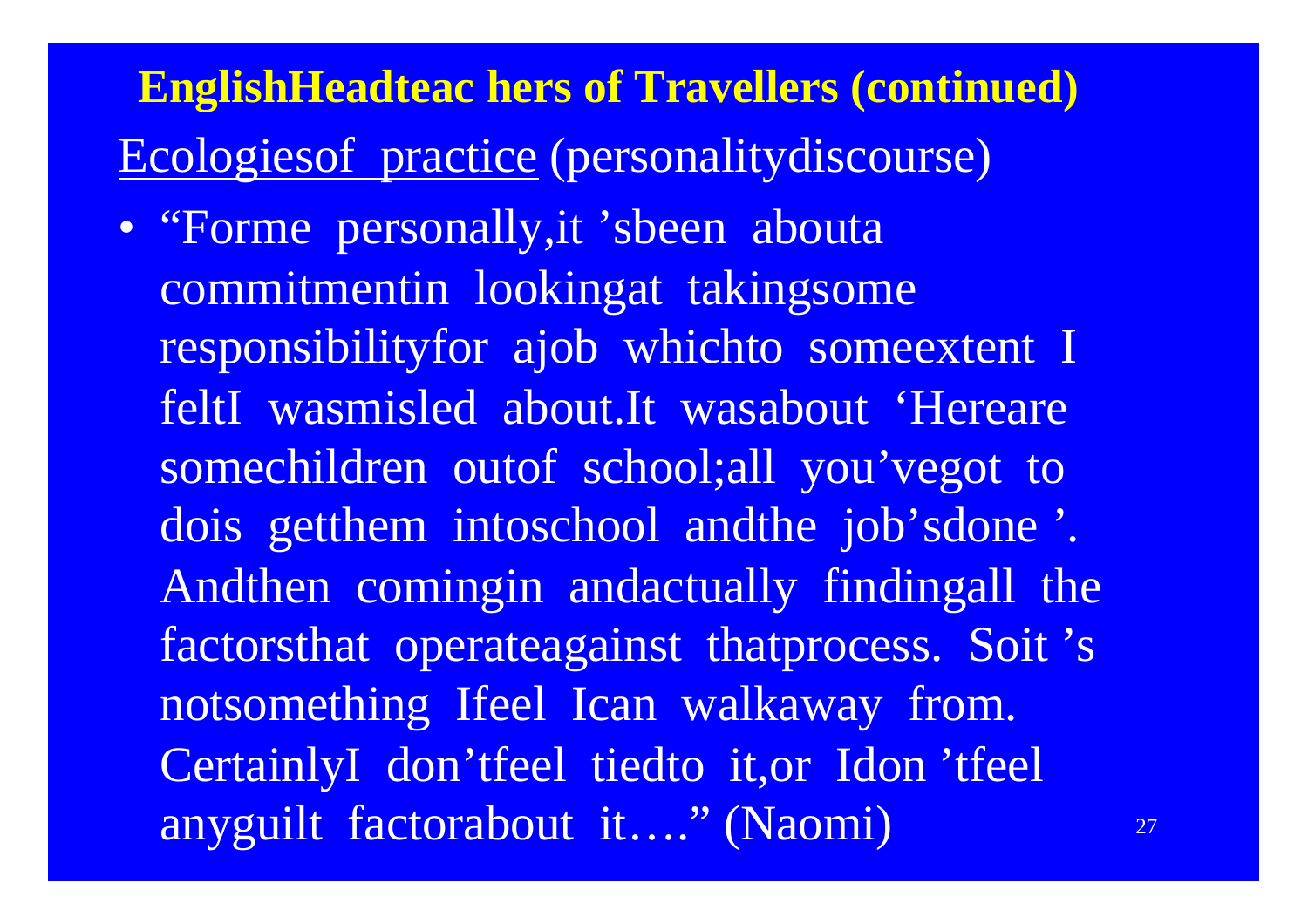## **Movingfrom constructivesolutions tocreative dissent**

• The broader significance of this analysis is its contribution to demonstrating how sometimes – in widely varying ways and for different purposes and with differential outcomes – teachers work outwards from constructive solutions to creative dissent, rather than inwards from creative dissent to constructive solutions. That is, instead of 'tinkering at the edges' and devising solutions within the context of the *status quo*, sometimes teachers envision and implement new ways of 'thinking' and 'doing' educational provision that dissent creatively from currently taken for granted assumptions about such provision.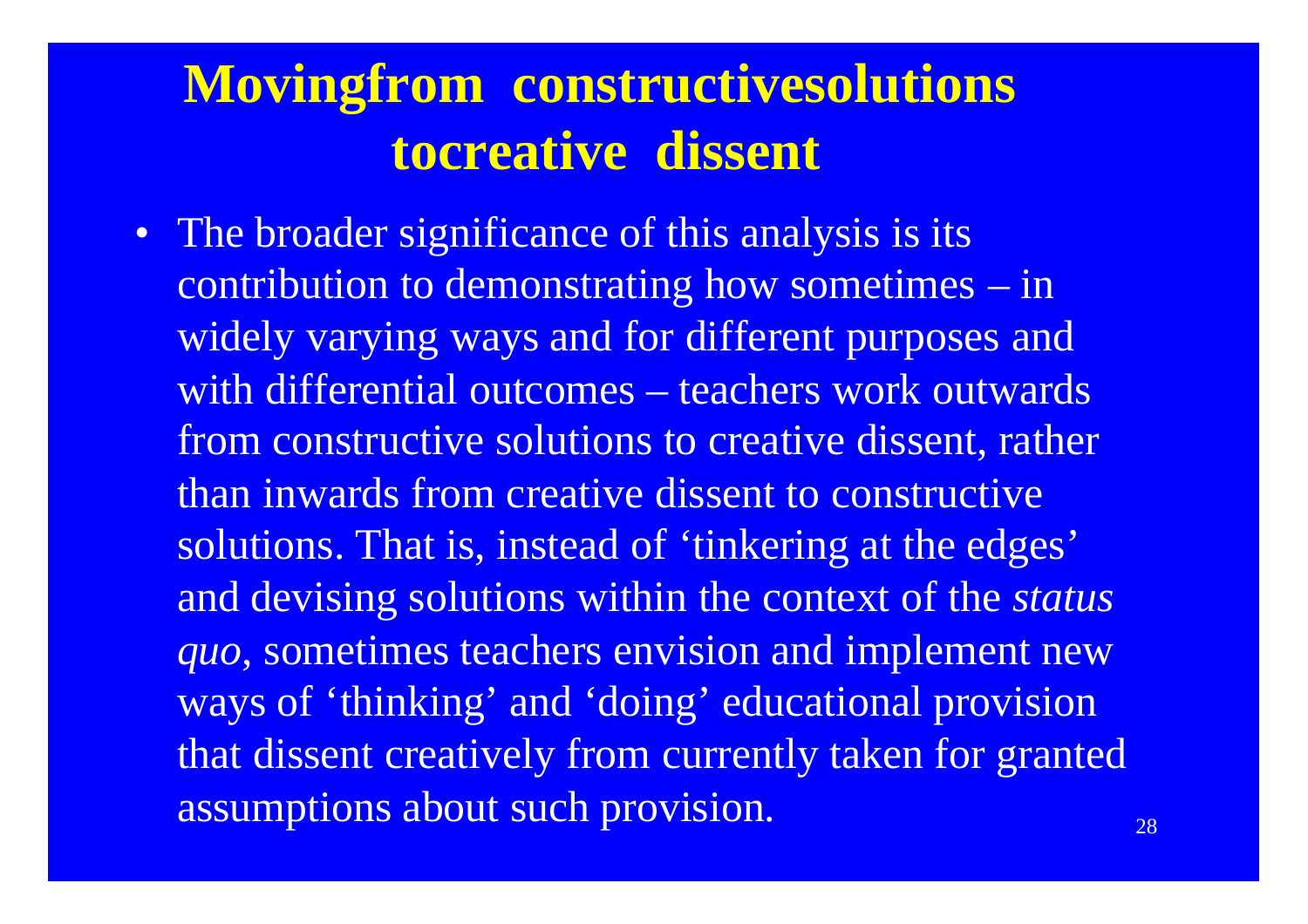## **Movingfrom constructivesolutions** tocreative dissent(continued)

• In the field of Traveller education, this movement can be said topara llel the T ravellers' own efforts tomov e frommarg inalisation and resistance to transformation of their educational situation (Danaher, 2001). Or inrelation to the participants inth isstudy, itis moving from Naomi's reference to "all we'll ever have is what we have" towards Bronwyn's evocation of "a wayof ... generalising the issues that I've been interested in which were of access..." (and to "access" mightb e added "inclusion" and "social justice").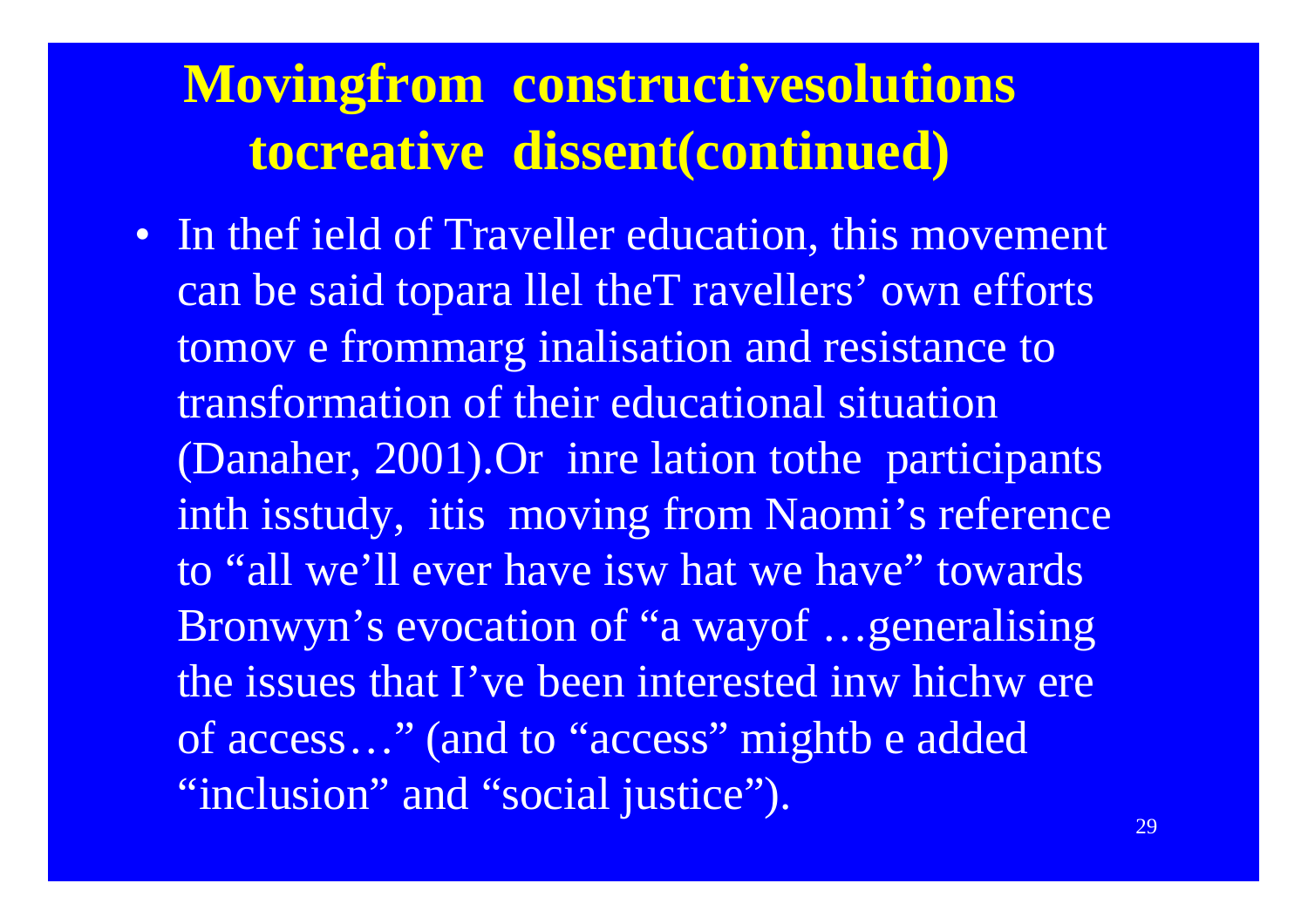## **Movingfrom constructivesolutions tocreative dissent(continued)**

• This transformation from constructive solutions to creative dissent has been facilitated conceptually by understanding that economies of performance and ecologies of practice exist in dialectical, dynamic, fluid and recursive relationship to each other. This transformation has been examined empirically through this paper's focus on the role enactments and identity work of three English headteachers of Travellers. Finally, this transformation has crucial implications and vital significance for understanding and embracing potentially new ways of 'thinking' and 'doing' both Traveller education and teachers' work.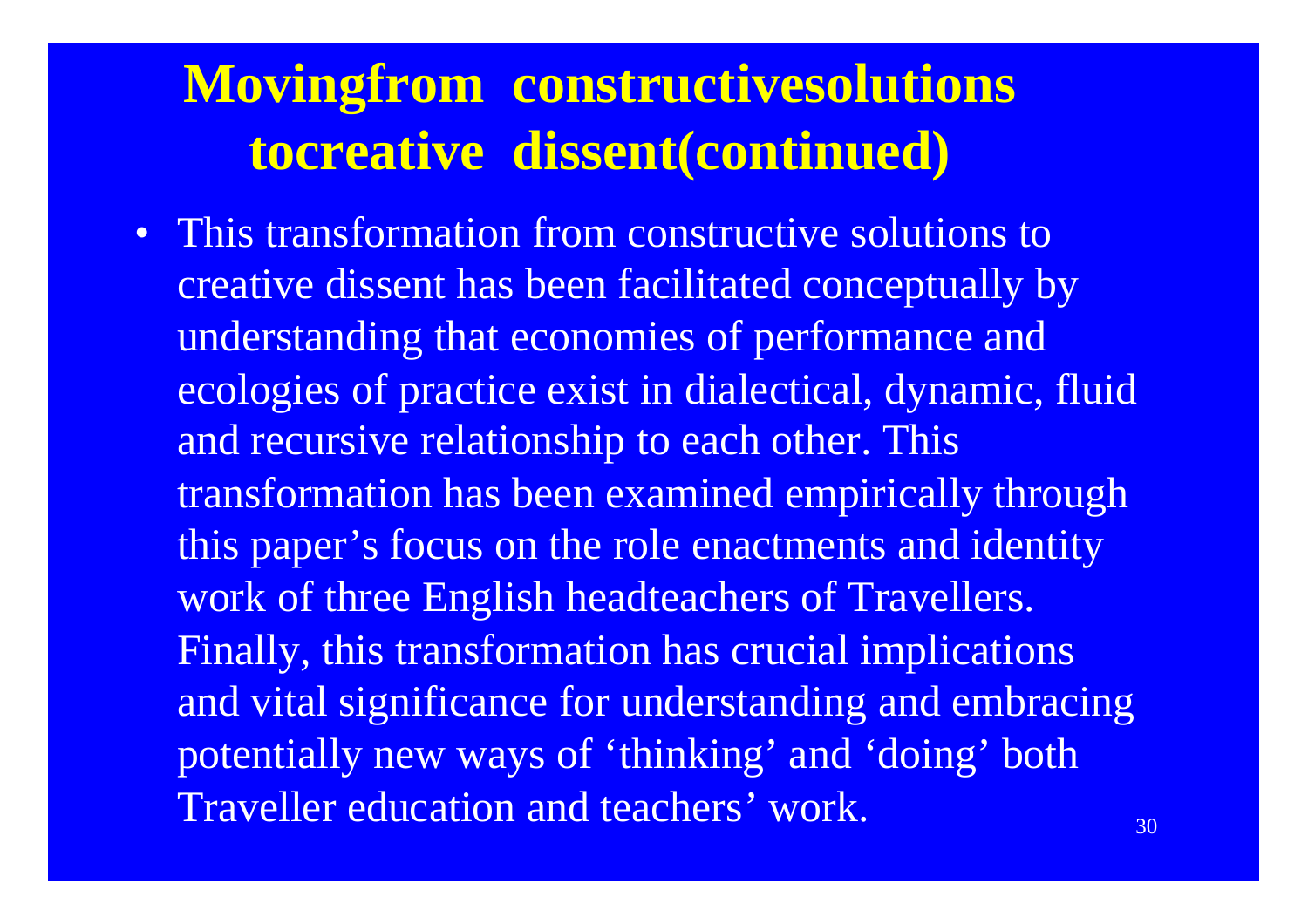## **References(1)**

- Currie, H., & Danaher, P.A. (2001, Spring). Governmentfunding forEnglish Traveller EducationSupport Services. *Multicultural Teaching,19* (2),33 -36.
- Danaher, G.R., Coombes,P. N.,Simpson, J., Harreveld,R. E.,& Danaher, P.A. (2002,July). Fromdouble agentsto doublevision: Marginalisationand potentialtransformation amongthree groupsof openand distance teachers. *ODLAAOccasional Papers*,12 -25.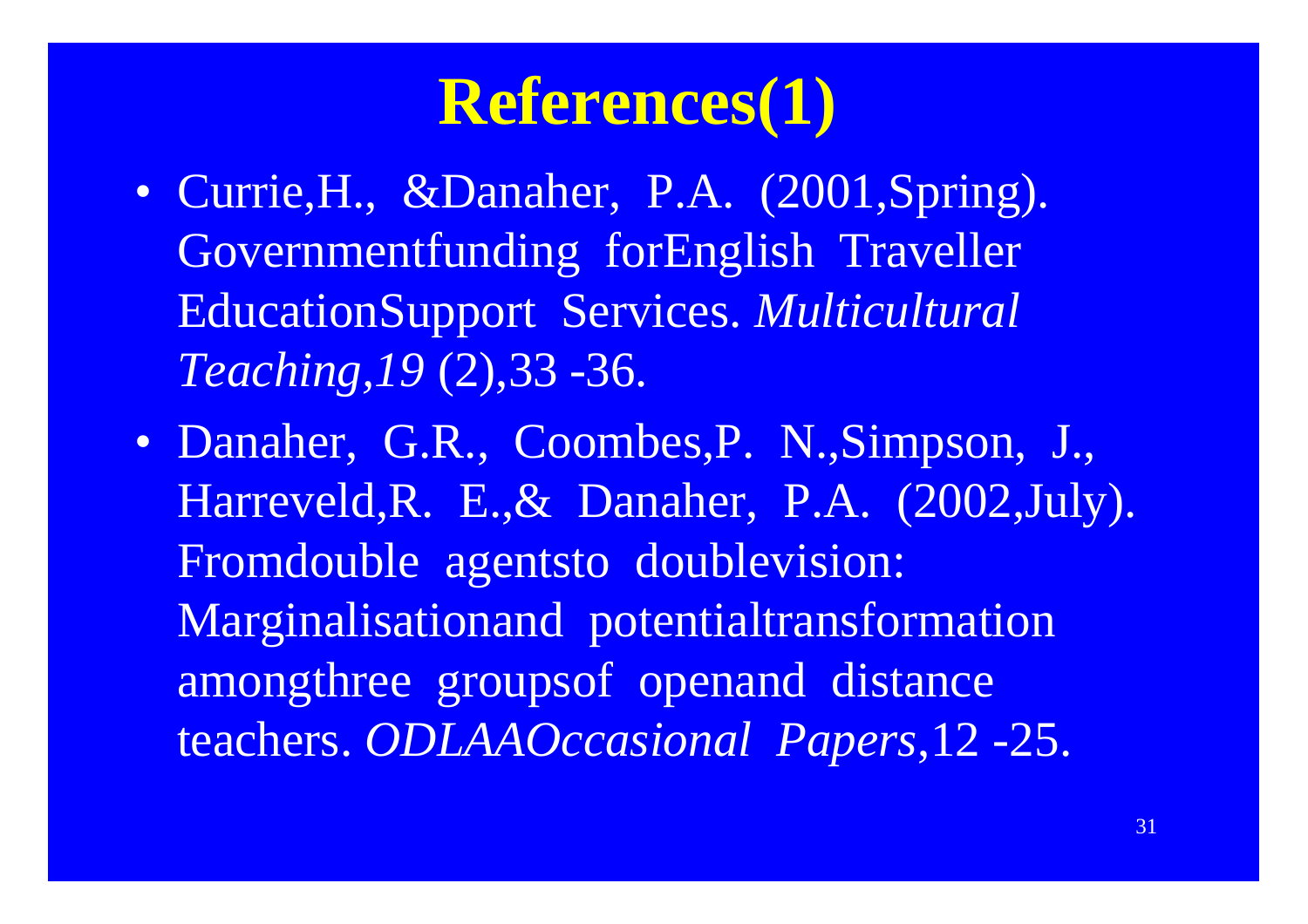## **References(2)**

- Danaher, P. A. (2001, March). Learning onthe run:Traveller educationfor itinerantshow childrenin coastaland westernQueensland. UnpublishedDoctor ofPhilosophy thesis, Facultyof Educationand CreativeArts, Central QueenslandUniversity, Rockhampton,Qld.
- Rowan,L. O.(2001). *Writeme in:Inclusive texts inthe primaryclassroom.* Sydney,NSW: PrimaryEnglish Teachers' Association.